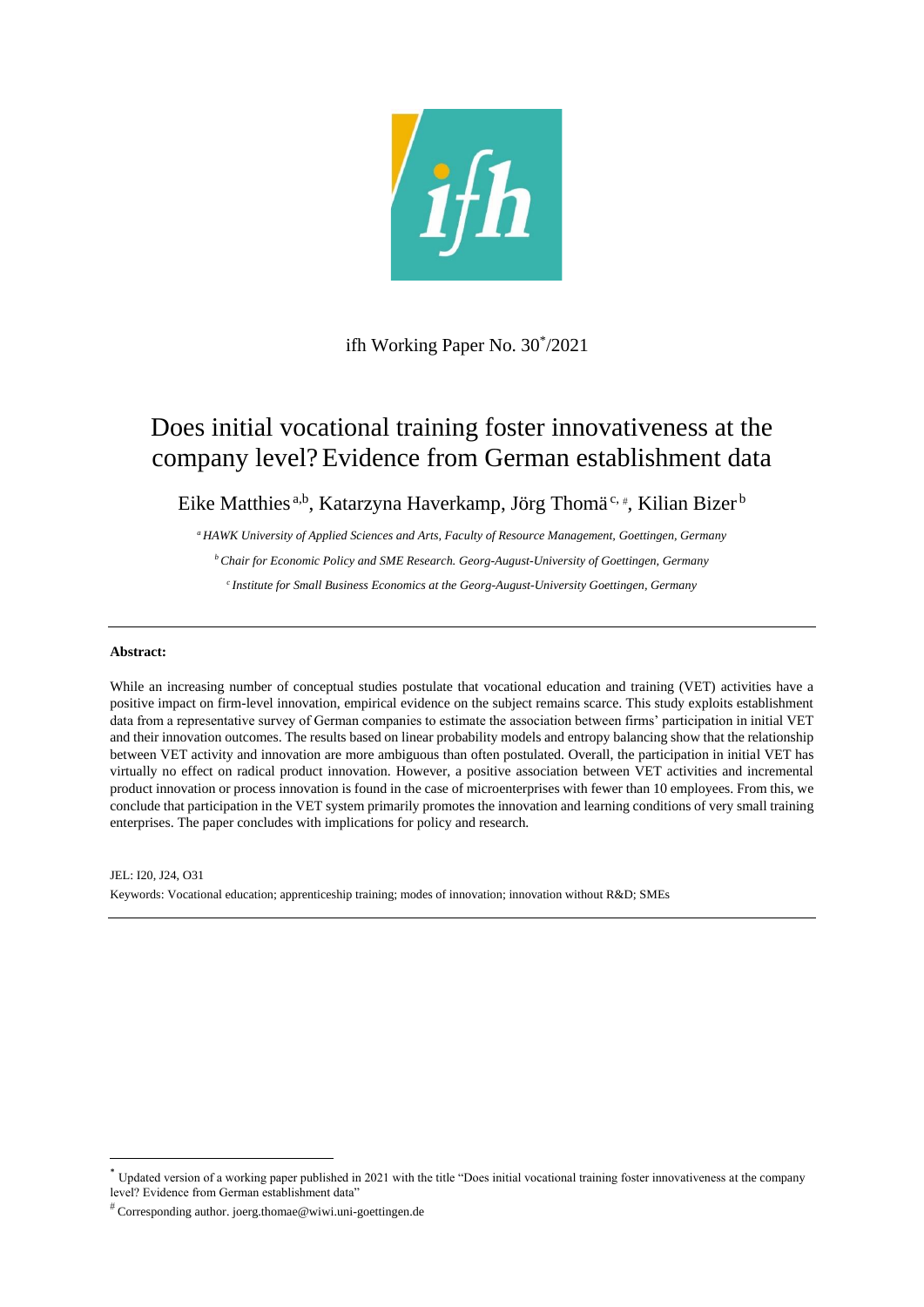## **1. Introduction**

Over decades, scholars of innovation highlighted formal research and development (R&D) activities of firms as the critical source of innovation and the engine of technological change (Hall et al. 2010; Rammer et al. 2009; Shefer and Frenkel 2005; Smith 2005). They conceptualized innovation as a production process based on codified scientific and technical knowledge developed either at scientific institutes or by a company's R&D department (Aghion and Howitt 2006; Locke and Wellhausen 2014). In this tradition, vocational education and training (VET) below the academic level was not expected to provide any significant impetus for firm-level innovation. By contrast, recent approaches conceptualize the innovativeness of companies as an interactive learning process that is strongly based on informal exchanges within and outside of the firm (Asheim and Parrilli 2012a; Fitiar and Rodríguez-Pose 2013; Parrilli et al. 2016). These approaches emphasize the importance of incremental and process innovation linked to manufacturing activities (Hervas-Oliver et al. 2014; Trippl 2011; Trott and Simms 2017) and accentuate the role of vocationally trained workers (as opposed to scientific personnel) in this process (Albizu et al. 2017; Brunet Icart and Rodríguez-Soler 2017; Thomä 2017). These insights have recently prompted the emergence of a number of studies arguing that the participation of businesses in the VET system fosters firm-level innovativeness (Lund and Karlsen 2020; Porto Gómez et al. 2018; Rodríguez-Soler and Icart 2018; Rupietta et al. 2021; Rupietta and Backes-Gellner 2019). The example of VET with its strong emphasis on person-embodied knowhow and experience-based learning therefore vividly illustrates how important tacit skills continue to be in the knowledge economy (Balconi 2002; Thomä 2017).

While these contributions provide well-founded conceptual arguments for the importance of VET for innovation, the empirical evidence remains sparse. The studies to date either remain conceptual (Deissinger 2012; Harris and Deissinger 2003; Toner 2010) or rely upon a qualitative research design (Alhusen and Bennat 2021; Barabasch and Keller 2020; Hodge and Smith 2019; Lund and Karlsen 2020; Porto Gómez et al. 2018). These studies reveal that the following key dimensions of the a knowledge economy's competitiveness (see OECD 2004; Powell and Snellman 2004) are potentially fostered by conducting VET: knowledge diffusion, organizational learning and management innovation as well as the built-up of experience-base knowledge, which enables workers to contribute to complex problem-solving. Hence, firms in knowledge economies with strongly embedded VET systems such as Germany, Switzerland or Norway are expected to benefit from companies' VET activities in terms of innovation and competiveness (Cooke and Morgan 1994; Hirsch-Kreinsen 2008; Lund and Karlsen 2020; Porter 1991; Rupietta et al. 2021; Rupietta and Backes-Gellner 2019).

However, quantitative testing of the empirical relationship between initial VET and firm-level innovation remains scarce in the literature. In this context, the study of Rupietta and Backes-Gellner (2019) has a pioneering character. Using company-level data for 2,870 firms from Switzerland (with larger companies being overrepresented in the sample), Rupietta and Backes-Gellner (2019) show that firms participating in apprenticeship training have higher innovation outcomes. The authors establish that the effect follows an inverted u-shape along the firm size, i.e. the effects are stronger for smaller enterprises. They also report stronger effects for product rather than process innovations.

Our study aims to shed further light on this. We review and synthesize arguments in favor of the positive impact of VET on firm-level innovativeness and examine them using a representative sample of German companies. Here, we draw on an extensive survey of the Research Institute of the German Federal Employment Agency (the IAB EP dataset), which provides comprehensive information on companies' innovation activities and vocational training. We start the analysis by replicating the seminal contribution of the Swiss study of Rupietta and Backes-Gellner (2019) to directly address the question whether the results obtained by the authors should be treated as country-specific only. Since we observe correlations of increased magnitude as reported by the Swiss study, we conclude that the study of subject deserves further attention. In the next step, we extend the set of controls and examine the sensibility of the estimated coefficients to the inclusion of additional indicators. Most importantly, we include indicators on in-house R&D as well as continuing training, which were missing in the Swiss study and hence may induce omitted variable bias. As expected, we observe a sharp reduction in the measures of associations. For the purpose of robustness testing, we perform estimations based on entropy balancing.

Overall, our results indicate that the association of initial VET with firm-level innovation is more ambiguous than often postulated. For the total population of observed German companies, we find no effect of VET on radical innovation but a positive correlation between VET and incremental product innovation and process innovation. Since VET is often assumed to hold particular relevance for smaller enterprises (Alhusen and Bennat 2021; Porto Gómez et al. 2018; Rupietta and Backes-Gellner 2019; Thomä 2017), we also focus on the effects of VET on innovation for different firm size groups. The corresponding results imply that the association between initial VET and firm-level innovation is in fact strongest in the group of microenterprises with less than 10 employees.

On the one hand, our study thus corroborates the conclusions of previous research on the positive link between VET and innovation. However, we also show that this association is weaker than often postulated as it mainly holds only for the group of microenterprises. We therefore conclude that participation in the VET system increases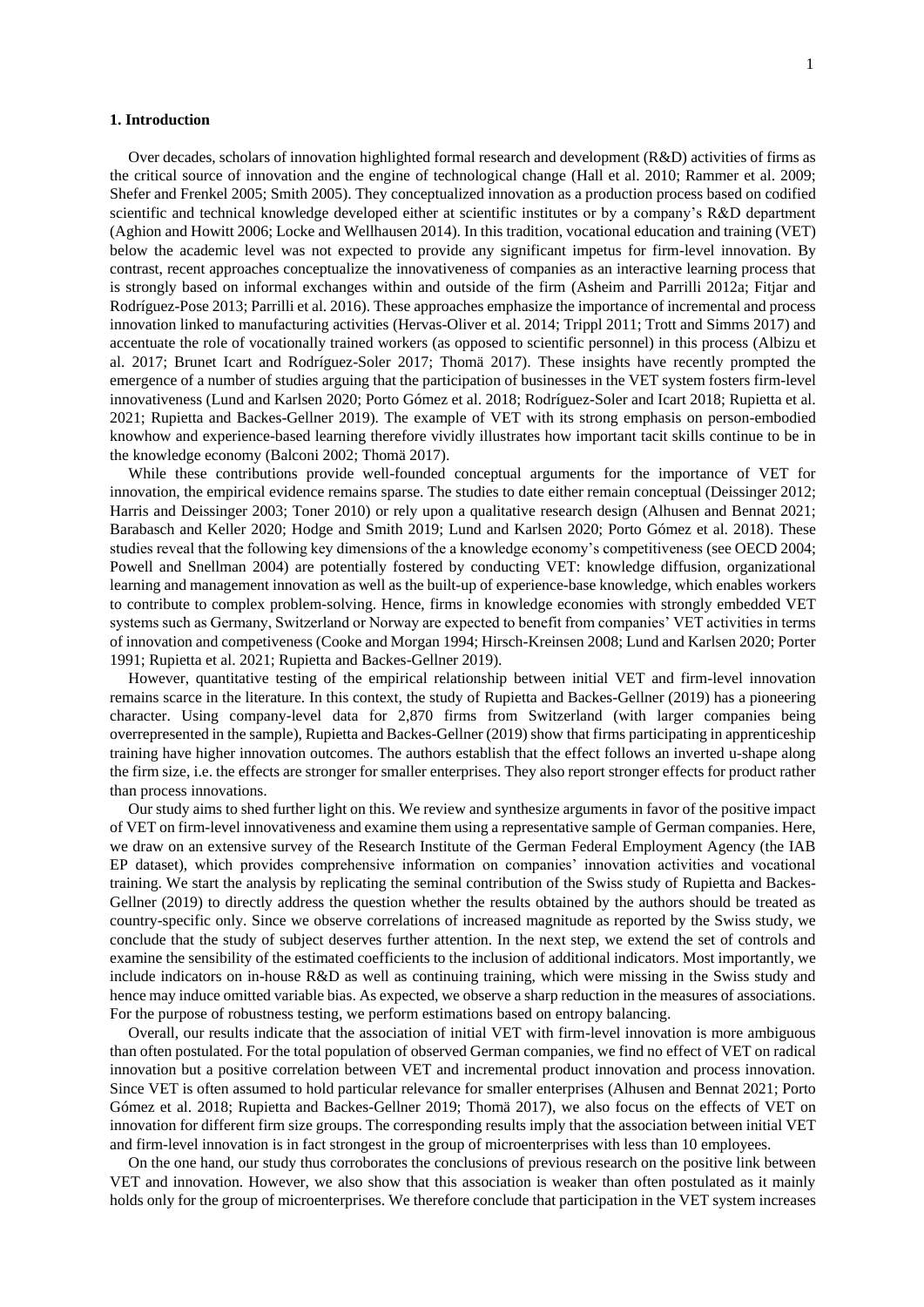the innovative capacity of very small firms in knowledge-based economies through organizational learning routines, knowledge diffusion and the built-up of tacit know-how. This finding holds certain implications for policy-makers. At present, innovation policy still tends to neglect non-R&D related sources of innovation such as VET (Hall and Jaffe 2018; Lay and Som 2015). As a result, policy support measures are still strongly oriented towards the science-push model of innovation, with its emphasis on promoting in-house R&D (Hirsch-Kreinsen 2008; Kirner and Som 2015; Thomä and Zimmermann 2020). As such, they tend to overlook the body of empirical evidence showing that large shares of innovating companies do not report any formal R&D (Arundel et al. 2008; Hervas-Oliver et al. 2011; Thomä and Bizer 2013), and still do not differ in productivity levels (Kirner et al. 2009; Som 2012) or growth rates from R&D active companies (Rammer et al. 2009; Thomä and Zimmermann 2020). Thus, with their traditional focus on R&D-intensive firms and high-tech start-ups, innovation policies may disregard the growth potential of large parts of the SME sector. Furthermore, overlooking the group of non-R&D innovators, they are unable to identify and promote those institutions that facilitate and support less-R&D-oriented modes of innovation at the company level. Our results therefore suggest that promoting a company's engagement in the VET system should not only be regarded by policy-makers as a tool to foster the smooth integration of youth into the regular labor market and secure a supply of skilled workers, but also as a measure of innovation policy towards the small enterprise sector. Similarly, the technological upgrade of vocational schools and training centers should not only be considered as a tool of modern education policy, but also as an integral part of innovation policy in the knowledge economy.

The remainder of the paper is structured as follows. In the following section, we review and synthesize arguments from the conceptual and empirical studies analyzing how initial VET contributes to knowledge transfer, learning and innovation (Section 2). Here, we derive our central arguments on the potential association between VET and different patterns of firm-level innovation. In the next sections, we introduce the dataset (Section 3), discuss the estimation strategy (Section 4) and present the main results both from baseline specifications (Section 5.1) and extended models (Sections 5.2-5.3). The paper concludes with implications for policy and further research.

## **2. The link between vocational education and innovation**

## *2.1. VET and the DUI mode of innovation*

Traditionally, researchers have conceptualized innovation as the production and use of codified scientific and technical knowledge, as a process based on scientific principles and formal R&D practices (Jensen et al. 2007). Knowledge production has been assumed to take place in scientific institutions or formal R&D departments of industrial leaders and build on prior knowledge and skills of scientific personnel (Aghion 2008; Aghion and Howitt 2006). In this context, the human capital of academically-trained personnel (e.g. employees with a PhD or master in natural sciences or engineering) has been seen as the main precondition for a company's ability to absorb valuable knowledge inputs from outside the firm (Cohen and Levinthal 1990; Cohen and Levinthal 1989). Unsurprisingly, this research tradition did not assume that VET-based qualifications below academic levels holds much relevance for technological progress and firm-level innovation.

The more recent literature takes a rather holistic approach to innovation, emphasizing the role of experiencebased, locally-embedded tacit knowledge (Grillitsch and Rekers 2016; Pittaway et al. 2004; Thompson 2010) and interactive learning within and external to the firm (Fagerberg et al. 2012; Lundvall 1985; Pittaway et al. 2004) for innovation. This approach closely relates to Jensen et al.'s (2007) conceptual differentiation between two distinctive modes of innovation. The first one – labeled the STI mode – resembles the traditional understanding of the innovation process. It is based on learning by science, technology and innovation (STI) and is characterized by the production and use of explicit, codified and scientific knowledge. The second mode is based on learning by doing, using and interacting (DUI) and relies upon the interactive use of experience-based know-how, which is often highly localized and of an implicit nature. The DUI approach builds on the concepts of learning-by-doing (Arrow 1962), learning-by-using (Rosenberg 1982) and learning-by-interacting (Lundvall and Johnson 1994), which imply that not only formalized R&D activities but also practical experience in production and customer relations result in competence building and knowledge flows, which in turn facilitates innovation outcomes. Within the DUI mode, practical problem-solving skills developed in production-related environments hold paramount importance for innovation. Moreover, organizational learning and creating a corresponding business culture are the internal foundation of DUI mode learning in innovating firms (Asheim and Parrilli 2012b). As a result, some studies in the literature on DUI mode innovation stress the importance of vocational qualifications as an important input into the business innovation process (Thomä 2017; Thomä and Zimmermann 2020).

STI and DUI modes of innovation are often associated with different innovation outcomes. The science-driven STI mode is expected to produce more radical, market-shaping, disruptive innovation. By contrast, incremental innovations that involve only minor modifications and improvements of existing technologies, products and services are primarily associated with DUI processes (Nunes and Lopes 2015). Incremental product modifications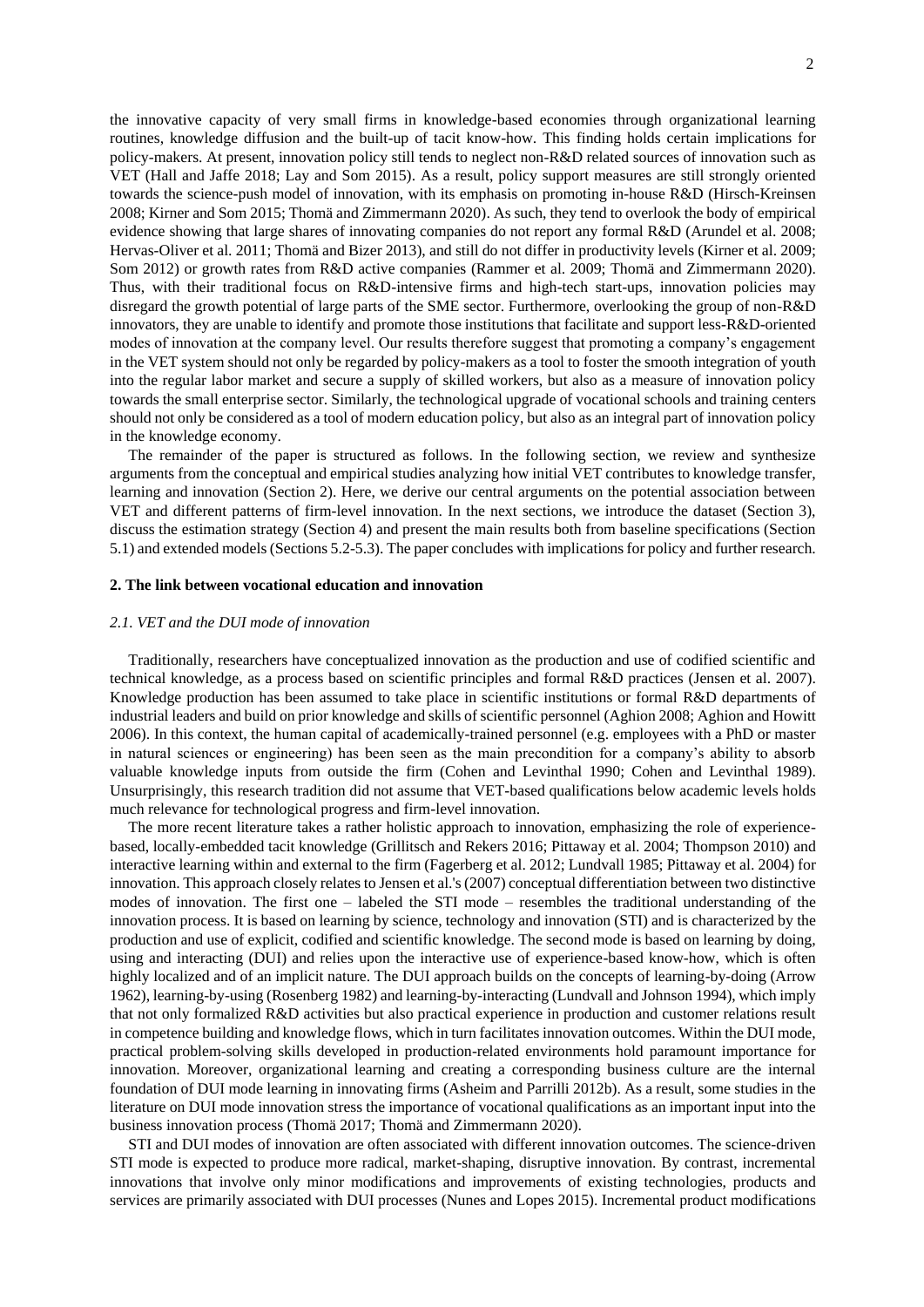are assumed to be mainly customer-driven, and they result from the adaptation and improvement of existing products and services to specific needs of individual consumers (Kirner and Som 2015). Incremental process innovations in terms of continuous improvements, optimization and the cost efficiency of business processes arise as a result of cumulative learning among employees (Dutton and Thomas 1984; Matthews et al. 2017). According to Toner (2010), VET trained workers play a critical role in such incremental innovation activities. Similarly, Thomä (2017) and Thomä and Zimmermann (2020) argue that DUI mode learning, the introduction of incremental innovation and the relevance of VET-based qualifications are closely intertwined with DUI-mode learning constituting an important element of small firm innovation (see also Thomä and Zimmermann 2013; Runst and Thomä 2022). An essential prerequisite for DUI innovation in smaller firms to succeed – and thus a key starting point for policy support – is effective knowledge diffusion. On this basis, DUI-oriented SMEs often receive the necessary impetus to engage in innovation. Hence, measures to increase the capacity of smaller firms to absorb external knowledge by including a broad set of institutions that affect learning and innovation (particularity at the regional level), the integration of small and medium-sized enterprises (SMEs) in regional innovation systems and the upgrade workforce skills in SMEs to enable their participation in DUI mode innovation are vital in this context (Isaksen and Karlsen 2011; Hervás-Oliver et al. 2021; Hewitt-Dundas 2006; OECD 2010; Rammer et al. 2009; Thomä 2017; Bennat 2021). All of these mechanisms can be expected to be facilitated by the VET system (Brunet Icart and Rodríguez-Soler 2017; Hodge and Smith 2019; Lund and Karlsen 2020; Porto Gómez et al. 2018; Rupietta et al. 2021; Rupietta and Backes-Gellner 2019).

According to Jensen et al. (2007: 684), DUI-based workplace learning may occur as an "unintended byproduct", but it can also be intentionally fostered by building organizational structures, which enhance knowledge exchange and informal learning. While previous literature on organizational learning focused on the role of flexible organizational practices like task groups (Argote and Miron-Spektor 2011), quality circles or task rotation (Wood 1999), recent literature starts to devote attention to more established and continuous forms of organizational learning, like the initial or continuing training of skilled workers (Barba Aragón et al. 2014; Bauernschuster et al. 2009; Jaw and Liu 2003). Thus, training activities such as those occurring in the VET system are increasingly acknowledged as an essential element of DUI mode learning and innovation (Alhusen and Bennat 2021; Apanasovich 2016).

#### *2.2. The role of VET in organizational learning*

In Germany, initial VET is often associated with a distinct learning and training culture (Deissinger 2015; Deissinger 2012; Harris and Deissinger 2003; Pilz 2008; Wiemann and Pilz 2020). However, only a few recent studies explicitly conceptualize the VET system as an institutional mechanism for organizational learning and knowledge spillover and a driver of smaller firms' absorptive capacities (Barabasch and Keller 2020; Proeger 2020; Rupietta et al. 2021). Generally, the concept of organizational learning refers to the transformation of individual knowledge into organizational knowledge and the establishment of organizational routines that sustainably promote knowledge creation and dissemination (Argyris and Schon 1978; Popper and Lipshitz 2000). Organizational learning as a multilevel process occurs when the knowledge and skills of individual workers and groups become embedded in the organization's practices (Crossan et al. 2011) and thus improve business performance and innovativeness (Jiménez-Jiménez and Sanz-Valle 2011; Santos-Vijande et al. 2012). Gaining experience is crucial for growing knowledge stocks (Argote and Miron-Spektor 2011; Fiol and Lyles 1985).

In accordance with this concept, Barabasch and Keller (2020) argue that companies participating in the VET system not only support and encourage independent learning of their apprentices, but they also introduce "innovative structural practices" that shape the learning culture of the whole enterprise. Similarly, Harris and Deissinger (2003) note that apprenticeship training involves not only the "picking up of skills", but also assimilating the tacit knowledge of the corresponding profession, along with its cultural values, ways of interacting and manufacturing standards by means of "learning-by-immersion". Alhusen and Bennat (2021) argue that participation in the VET system helps to develop a new organizational culture that promotes "learning-by-training". According to Thomä (2017), the strength of the VET system is associated with the interactive character of dual training, enabling VET graduates to solve complex problems and interact with engineers and scientists in innovation projects.

All of these studies suggest that the innovative impact of the VET system stems from both internal knowledge creation and external knowledge transfer (Nonaka 1994), namely from the combination of endogenous and exogenous learning. Endogenous learning occurs within the firm and is associated with localized skill enhancement (Dutton and Thomas 1984). While conducting initial VET, tacit knowledge is transferred from experienced practitioners to apprentices. The internal knowledge transfer is seen as a comprehensive process that is not reduced to "teaching skills" but rather conceptualized as a complex process of trade-based socialization (Harris and Deissinger 2003) and complemented by experience-based practical expertise (Thomä 2017). Exogenous learning is associated with the acquisition and absorption of new information from external resources (Dutton and Thomas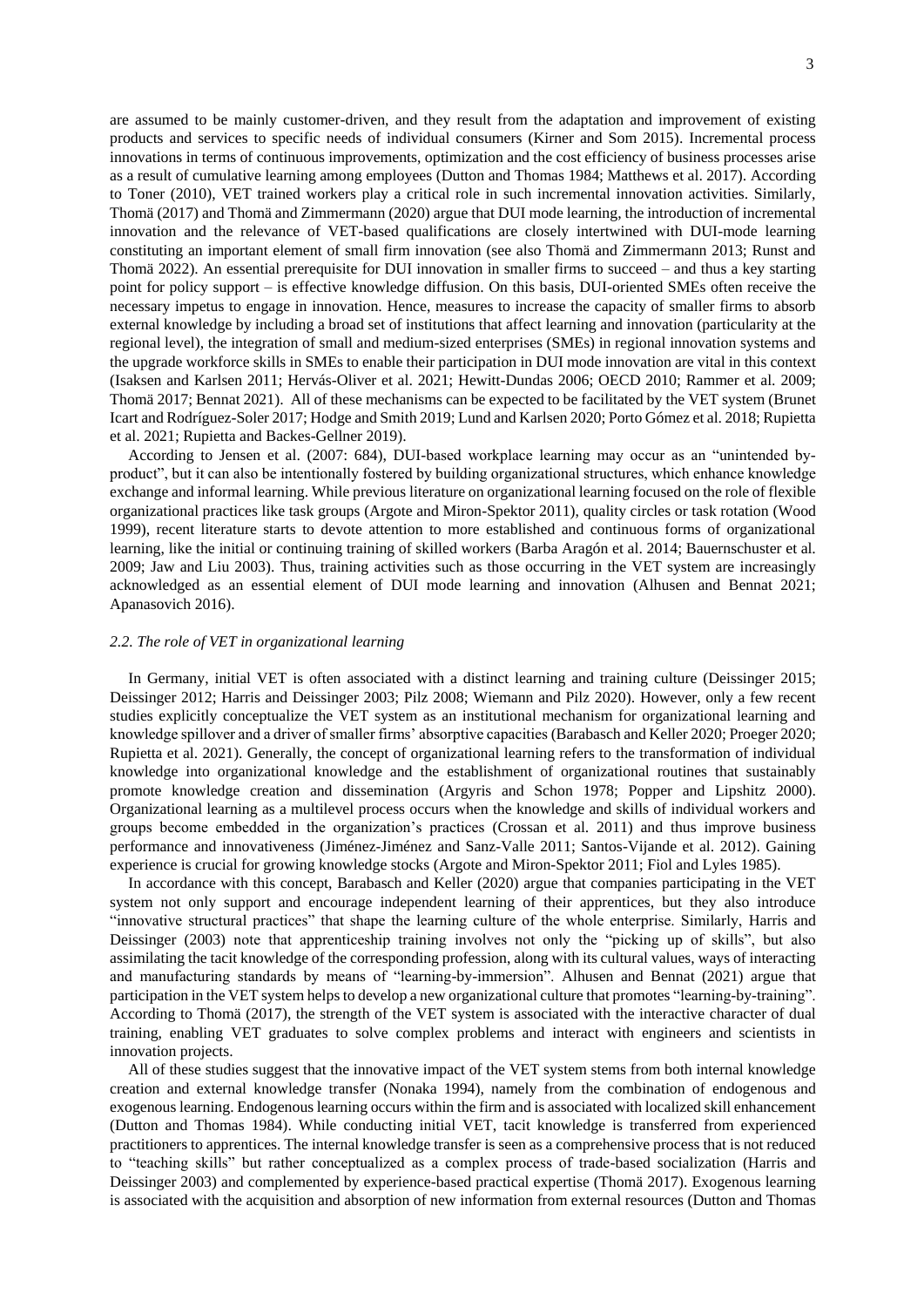1984), like VET colleges (Lund and Karlsen 2020; Wieland 2015). In this view, apprentices act as "hybrid agents", integrate external knowledge and moderate organizational change (Rupietta et al. 2021). The VET system helps companies to institutionalize such internal and external forms of learning (Deissinger 2015; Wieland 2015) and ensures a constant flow of knowledge within the organization (i.e. between employees) and across organizational boundaries from the institutions of the VET system to individual business establishments (Hodge and Smith 2019; Lund and Karlsen 2020; Porto Gómez et al. 2018; Rodríguez-Soler and Icart 2018; Rupietta et al. 2021; Rupietta and Backes-Gellner 2019). Hence, VET in knowledge economies such as Germany, Norway or Switzerland fosters knowledge dissemination and related innovation activities at the company level (Powell and Snellman 2004; Proeger 2020).

#### *2.3. Empirical evidence*

To our knowledge, Toner (2010) was the first to discuss the role of vocational training in innovation in more detail. His study focuses on the patterns of innovation activity in Australia, which he describes as being concentrated on a range of low and medium technology sectors and non-R&D-intensive firms that heavily rely on technology sourcing rather than own research activities (i.e. a pattern of DUI mode innovation). The author argues that the effectiveness and efficiency of innovation activities in this less R&D intensive knowledge environment critically depend on the capacity of the production workforce to engage creatively in problem-solving. The VET system is seen as crucial for this process. According to Toner (2010), it plays a critical role in skills creation, knowledge diffusion and the development of the workforce's absorptive capacity. He also stresses the importance of vocational education institutions, which are highly responsive to the particular needs of local industries, offer customized training programs, serve as intermediaries between equipment producers and local businesses and present new technologies to their customers. Building on the arguments of Rosenfeld (1998), this study recapitulates that all of these functions are especially vital for SMEs, which often lack the resources and competences to scout the newest knowledge and technologies. Taken together, Toner (2010) conceptualizes the VET system as an institutional learning environment that promotes localized skill enhancement and technology diffusion through initial VET.

The role of vocational education institutions for the functioning of regional innovation systems is further examined in the Spanish studies of Porto Gómez et al. (2018) as well as Rodríguez-Soler and Icart (2018) and the Norwegian study of Lund and Karlsen (2020). Porto Gómez et al. (2018) use a survey design to analyze the role of VET training centers as agents of knowledge exchange and dissemination in the Basque country. They conclude that for many local firms, VET centers represent the main source of knowledge and hence play a "pivotal role" in the innovation processes of these companies. Rodríguez-Soler and Icart (2018) establish that geographical proximity is crucial for knowledge exchange networks between VET institutions and SMEs. In this way, VET institutions can be a driving force of regional innovation systems in terms of knowledge diffusion. Again, VET institutions are described as "a key node" (p. 13) in the knowledge network of DUI-oriented SMEs. Lund and Karlsen (2020) conduct nineteen in-depth, semi-structured interviews in two Norwegian manufacturing regions and re-establish the result of the Spanish studies, concluding that vocational colleges are important sources of knowledge for local firms. Similar to Toner (2010), they report the high responsiveness of vocational institutions to the needs of the local business sector, show how industrial actors and vocational schools cooperate in developing educational programs and demonstrate how the manufacturing industry and vocational education institutions coevolve with new technological developments. Thus, the studies stress that the participation in initial VET contributes to establishing continuous knowledge flows between VET institutions and local business establishments.

The recent Swiss study of Rupietta and Backes-Gellner (2019) goes a step beyond these considerations and analyzes in detail how participation in the VET system promotes technology diffusion and innovation. They describe the Swiss dual system of apprenticeship training and highlight the role of institutionalized curriculum development and updating processes as a central channel of knowledge diffusion, and hence as major driver of DUI mode learning in training companies. In Switzerland (as in Germany), vocational training is based on nationally-binding, occupation-specific training curricula, which ensure a high level and transferability of vocational skills (Mueller and Schweri 2015; Wolter and Ryan 2011). These curricula are regularly updated to not only cover widespread knowledge and well-established technologies, but also to provide information about specialized technologies or new technological developments that are not generally used in the day-to-day operations of an individual company. Lund and Karlsen (2020) also illustrate this process, which is based on collaboration between VET institutions and industry actors, for manufacturing regions in Norway.

In the model of Rupietta and Backes-Gellner (2019) the involvement of the leading-edge companies in this institutionalized curricula-updating process fosters the distribution of new knowledge and technologies across the broad range of training companies and therefore enhances their innovation capacities. According to the authors, companies participating in initial VET are confronted with new technologies of the industry leaders, learn about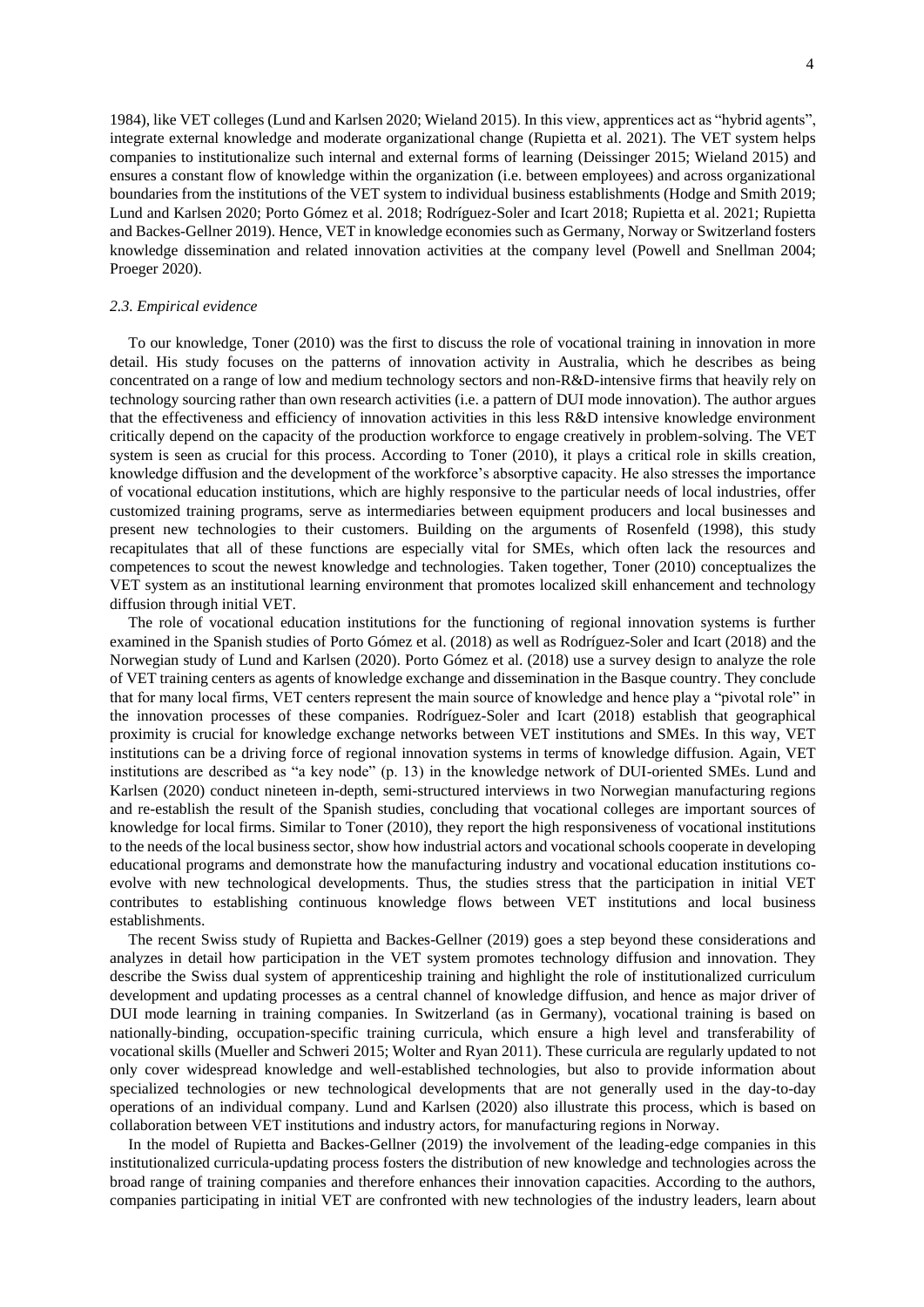them and – because of this – have competitive advantages over firms that do not participate in apprenticeship training. While large companies are primarily those that provide the innovative input into the curricula-updating process, SMEs are expected to profit most from this knowledge diffusion and the subsequent adaptation of new knowledge inputs to their individual needs. Consequently, Rupietta and Backes-Gellner (2019) expect the innovation effects of participation in the VET system to be stronger for smaller companies.

## *2.4. Synthesis: the potential impact of initial VET on innovation*

Taken together, the existing studies argue that participation in the VET system enables individual companies to enhance their technical competences, raise their absorptive capacity and – even more importantly – establish organizational structures that strengthen the continuous inflow of new knowledge into training firms and foster a viable learning climate at the company level. At the same time, we expect several dimensions of the competitiveness of knowledge-based economies to be promoted through the VET system. These are knowledge diffusion, organizational learning and management innovation as well as the built-up of experience-based knowhow. In sum, the innovativeness of training companies should therefore be higher than for non-participants. Moreover, the potential positive impact of initial VET on innovation should therefore result from a complementary relationship between a top-down approach (driven by management) and a bottom-up approach (driven by the trainees) to innovation in training firms (Hodge and Smith 2018).

Moreover, the skill enhancement associated with initial VET should result in incremental innovation rather than radical, market-shaping outcomes. In terms of product innovation, this should relate to minor changes and improvements to existing products. Something similar can be expected with regard to process innovation, where a firm's involvement in initial VET can contribute to the continuous improvement, optimization and cost reduction of materials and components (Toner 2010). In this context, the empirical results of Rupietta and Backes-Gellner (2019) suggest that initial VET activities have a stronger impact on product innovation activities than for process innovation. Finally, the potential role of VET institutions – training centers as well as training curricula and their continuous updating – should be considered as well. Previous research further stresses their importance as a main channel of technology transfer from technological leaders and technology enablers to technology followers. In this context, participation in the VET system should have the strongest impact on innovation in smaller firms, which are not at the technological frontier of their industry and often lack necessary resources and competencies for technology sourcing.

## **3. Data**

To investigate the link between VET and innovation, we use data from an extensive survey of the German Federal Employment Agency: the IAB EP dataset. The IAB EP is an employer survey that is representative of all industries and firm size groups in Germany. The sampling frame in the IAB EP survey is the Establishment File of the Federal Employment Agency, which contains all business units with at least one employee covered by social security. Thus, one-person establishments or establishments with marginal employees (i.e. employees who are not subject to social security provisions) are not included in the target sample. This limitation does not affect our study because VET trainees are treated as regular employees in German social security schemes. Companies providing initial VET are therefore fully covered by the sampling scheme. Ellguth et al. (2014) provide further details on the sampling of the IAB EP dataset and the overall design of the survey.

We analyze data for 2017, which we access via a remote data execution system (JoSuA) of the Research Data Centre (FDZ) of the German Federal Employment Agency. The dataset includes information on 15,421 establishments, 43.5% of which report innovation outcomes and 45.6% report VET activities. A full description of all variables and the respective descriptive statistics by VET status is given in Table 1. Our main variables of interest are indicators for innovation outcomes and initial VET. The IAB survey asks respondents a number of questions on innovation activities that we can use to construct our dependent variables. Following Rupietta and Backes-Gellner (2019), we distinguish between general, product and process innovation. In contrast to their study, we also differentiate between radical and incremental product innovation.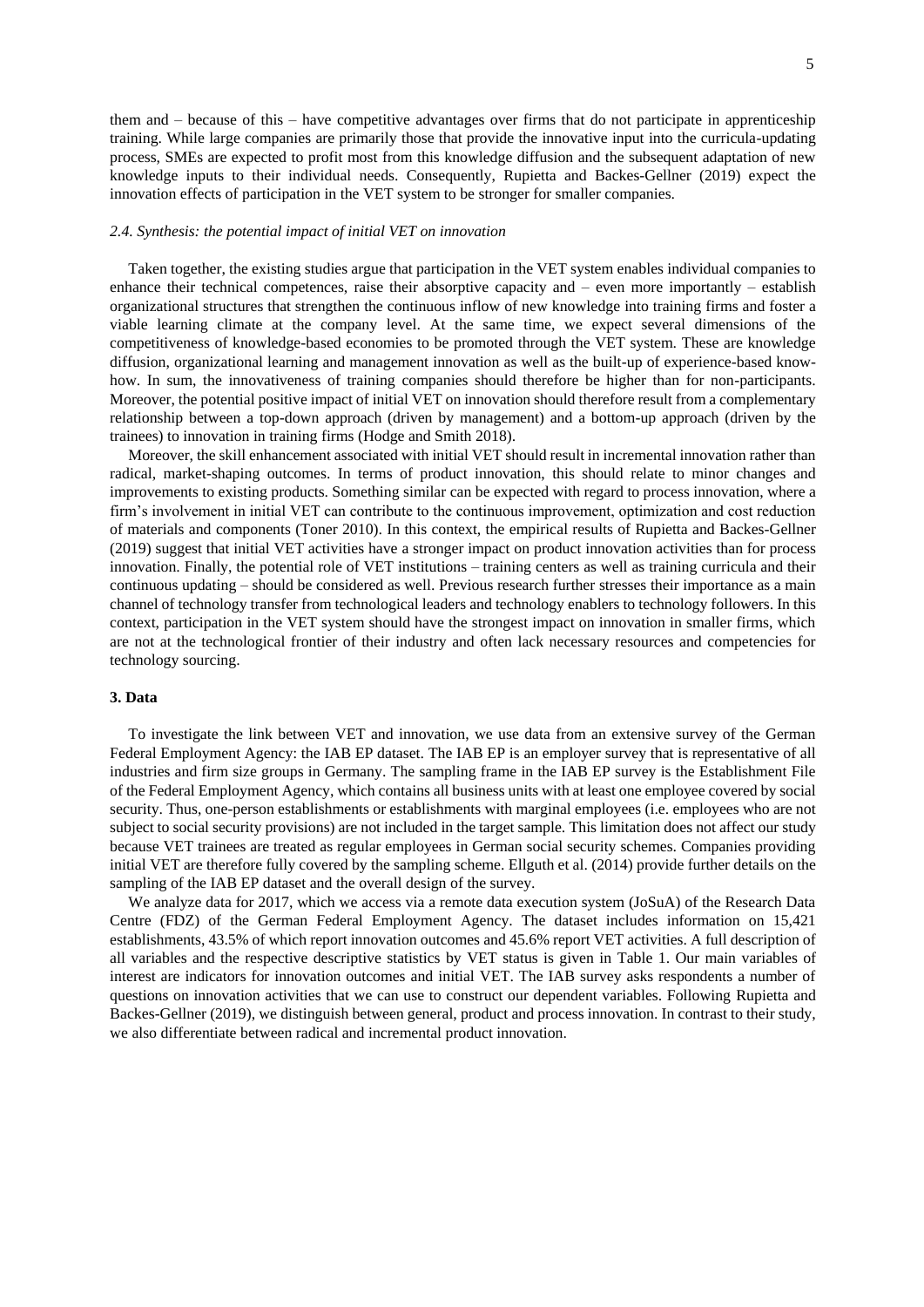# Table 1. Descriptive statistics

**.** 

|                                                         |                                                                                          |        | <b>All companies</b> |        | <b>Training companies</b> | <b>Non-training</b><br>companies |        |
|---------------------------------------------------------|------------------------------------------------------------------------------------------|--------|----------------------|--------|---------------------------|----------------------------------|--------|
|                                                         | <b>Description</b>                                                                       | Mean   | S.D.                 | Mean   | S.D.                      | Mean                             | S.D.   |
| Dependent<br>variables                                  |                                                                                          |        |                      |        |                           |                                  |        |
| General<br>innovation                                   | 1 if firm conducted product<br>and/or process innovation                                 | 0.43   | 0.50                 | 0.53   | 0.50                      | 0.35                             | 0.48   |
| Product<br>innovation                                   | 1 if firm conducted product<br>innovation                                                | 0.42   | 0.49                 | 0.51   | 0.50                      | 0.34                             | 0.47   |
| Process<br>innovation                                   | 1 if firm conducted process<br>innovation                                                | 0.16   | 0.37                 | 0.22   | 0.41                      | 0.11                             | 0.31   |
| Radical product<br>innovation                           | 1 if firm conducted new-to-<br>market product innovations                                | 0.07   | 0.26                 | 0.09   | 0.29                      | 0.06                             | 0.23   |
| Incremental<br>product<br>innovation                    | 1 if firm conducted product<br>innovation which is not new to<br>the market              | 0.36   | 0.48                 | 0.44   | 0.50                      | 0.28                             | 0.45   |
| <i>Explanatory</i><br>variable                          |                                                                                          |        |                      |        |                           |                                  |        |
| Training company                                        | 1 if firm employs VET trainees                                                           | 0.46   | 0.50                 | 1.00   | 0.00                      | 0.00                             | 0.00   |
| Control variables (step 1: replication)<br>Company size | Total number of employees                                                                | 114.30 | 858.34               | 215.06 | 1,257.90                  | 29.81                            | 110.03 |
| Share of workers<br>with vocational<br>qualification    | Employees with completed<br>vocational training in total<br>employment (%)               | 0.55   | 0.29                 | 0.63   | 0.24                      | 0.49                             | 0.30   |
| Share of workers<br>with university<br>degree           | Employees with higher<br>education in total employment<br>(% )                           | 0.09   | 0.18                 | 0.09   | 0.16                      | 0.08                             | 0.19   |
| Competitive<br>pressure                                 | 1 for medium / substantial<br>competitive pressure                                       | 0.69   | 0.46                 | 0.74   | 0.44                      | 0.66                             | 0.47   |
| Demand<br>expectation                                   | 1 if company expects<br>increasing business volume                                       | 0.26   | 0.44                 | 0.30   | 0.46                      | 0.24                             | 0.43   |
| Foreign company                                         | next year<br>1 if company is foreign owned                                               | 0.06   | 0.24                 | 0.07   | 0.26                      | 0.06                             | 0.23   |
| Shortage of<br>skilled workers                          | 1 if a company reports lack of<br>skilled workers                                        | 0.25   | 0.43                 | 0.34   | 0.47                      | 0.17                             | 0.38   |
|                                                         | Extended set of controls (step 2: further controls)                                      |        |                      |        |                           |                                  |        |
| Continuing<br>training                                  | 1 if a company provides<br>continuing training to their<br>employees                     | 0.67   | 0.47                 | 0.86   | 0.35                      | 0.51                             | 0.50   |
| R&D activities                                          | 1 if a company conducts in-<br>house R&D                                                 | 0.10   | 0.31                 | 0.16   | 0.37                      | 0.06                             | 0.23   |
| Investment<br>activities                                | 1 if a company made<br>investments in 2016                                               | 0.61   | 0.49                 | 0.74   | 0.44                      | 0.50                             | 0.50   |
| Technical<br>equipment                                  | State of a company's technical<br>equipment (1 "state-of-the-art"<br>$-4$ "out of date") | 2.75   | 0.76                 | 2.80   | 0.74                      | 2.71                             | 0.78   |
| <b>Export activities</b>                                | 1 for exporting companies                                                                | 0.22   | 0.41                 | 0.30   | 0.46                      | 0.15                             | 0.36   |
| <b>Broadband</b><br>connection                          | 1 if a company has high-speed<br>internet access                                         | 0.78   | 0.41                 | 0.83   | 0.38                      | 0.74                             | 0.44   |
| Family business                                         | 1 if a company is family-<br>controlled                                                  | 0.77   | 0.42                 | 0.67   | 0.47                      | 0.84                             | 0.37   |

Source: IAB Establishment Panel, Wave 2017. Data access was provided via remote data execution (Research Data Centre (FDZ) of the German Federal Employment Agency (BA) at the Institute for Employment Research (IAB), 2017). DOI: 10.5164/IAB.IABBP9317.de.en.v1. The underlying survey questions fully comply with the Oslo Manual guidelines on measuring firm-level innovation (OECD/Eurostat 2018)<sup>1</sup>. Contrary to Rupietta and Backes-Gellner (2019), we do not have any information on the companies' patenting strategy, so we cannot use an

 $^1$  The questions asked in the IAB survey 2017 were: "In the last business year of 2016, did your establishment improve or further develop a product or service which had previously been part of your portfolio?" (*product innovation*); "In the last business year of 2016, did your establishment start to offer a product/service that had been available on the market before?" (*new-to-the-firm product innovation*); "Have you started to offer a completely new product or service in the last business year of 2016 for which a new market had to be created?" (*radical product innovation*); "Did you develop or implement procedures in the last business year of 2016 which have noticeably improved production processes or services?" (*process innovation*).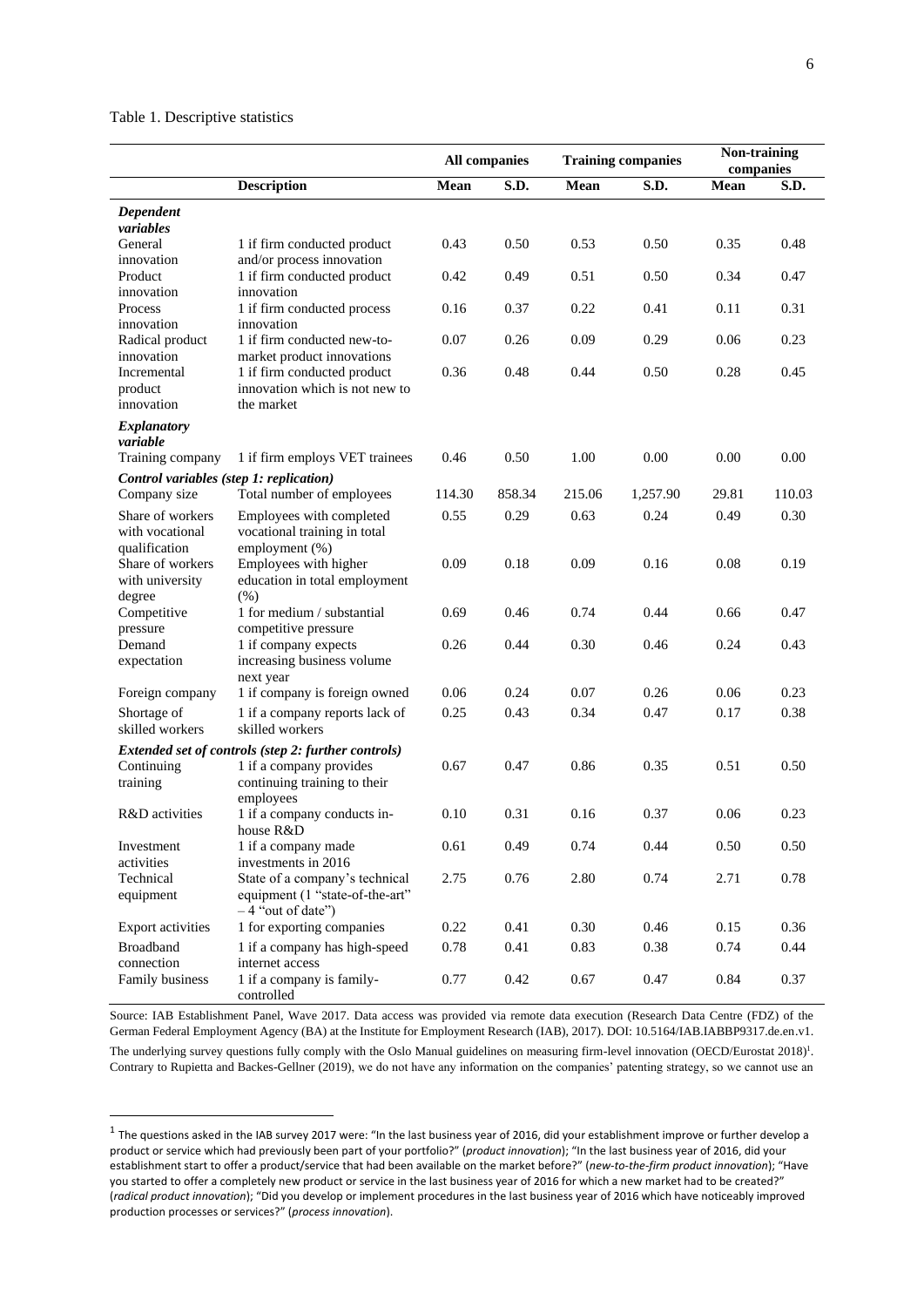indicator for patent applications in our research setting. However, in contrast to Rupietta and Backes-Gellner (2019) we can control for a firm's R&D activity.

The survey further gathers extensive information concerning VET activities of individual companies. We construct our primary variable of interest – the binary training indicator "training company" – based on information in the IAB survey on whether a company employs VET trainees (i.e. apprentices) or not. In addition, we also use the comprehensive information on the qualification structure of the company's workforce provided in the dataset. Here, we construct a metric variable describing the share of workers with different qualification levels.

We divide the sample by VET status and report descriptive statistics for training companies and non-trainers in Table 1. We observe that training companies outperform other firms in a number of dimensions. First of all, training companies more often report innovation outcomes than non-training ones. Thus, based on descriptive statistics, we would expect the training status to be associated with firm-level innovativeness. However, training companies are also larger on average, face fiercer competition and have stronger propensities to invest in equipment, provide continuing training and conduct R&D themselves (Table 1).

Hence, the distribution of the covariates is strongly unbalanced and we should consider this in our estimation strategy. To address this issue, we use a large number of control variables in our estimation models. Most importantly – and in contrast to Rupietta and Backes-Gellner (2019) – we include indicators for R&D, continuing training and investment in the extended control strategy. To improve the precision of the estimates of the association between VET and innovation and to test for robustness of our results, we also perform estimations based on balanced data. We explain the motivation for the usage of the estimation strategy and the associated problems in more detail in the following section.

## **4. Estimation strategy**

We start our analysis by estimating models with different specifications and sets of controls using standard ordinary least square estimators. Our dependent variable is an indicator, so we refer to the estimations as linear probability models (LPMs) (Angrist and Pischke 2008). In analogy to the Swiss study of Rupietta and Backes-Gellner (2019), we rely on LPMs rather than probit or logit models for consistency. Generally, the choice of the estimation model will hardly affect the results, given that LPMs and non-linear models based on link functions are known to deliver similar results (Angrist and Pischke 2008).

Our basic estimation model is thus given by:

$$
INNO_j = \gamma_0 + \gamma_1 VET_j + \sum_{k=1}^{K} \gamma_k x_{kj} + e_j
$$

where *INNO* denotes the innovation indicator (equal 1 for innovating companies, and 0 otherwise), *VET* takes the value of 1 if the firm is currently engaged in initial VET activities, *k* denotes the number of control variables, *j* denotes the number of companies and *e* is the error term.

We begin our analysis with the replication of the models estimated by Rupietta and Backes-Gellner (2019). Their set of controls include firm size, the educational composition of a firm's workforce, competition measures, an indicator for a shortage of skilled workers and indicators for foreign-owned firms, economic sector, year and region. For the educational composition, we include information on the share of vocationally and academically trained employees. In contrast to Rupietta and Backes-Gellner (2019), we leave out an additional indicator for the share of unqualified workers due to collinearity. Based on our dataset, we are able to construct a comparable set of controls with some minor differences in the scaling of some variables (see Table 1). First, our workforce qualification variable includes four categories rather than five. Second, our competition measures do not refer to price and non-price competition, but rather a question asking survey respondents to assess the pressure of competition in their market (1 for medium or substantial pressure). Third, as an alternative to the control variable on demand changes in the Swiss study, we use information on the business volume expectation (1 if a company expects increasing business volume in the next year). Like Rupietta and Backes-Gellner (2019), we are also able to control for economic sector, firm size, a shortage of skilled workers, foreign ownership and regional dummies.

In the second step of our analysis, we extend the set of controls in the estimated models. Most importantly, Rupietta and Backes-Gellner (2019) are unable to control for in-house R&D in their study. This is an important limitation, because formal and institutionalized R&D activities are known to be a major input to the innovation process at the company level, especially in companies following the STI mode of innovation (Hall and Jaffe 2018; Jensen et al. 2007). Due to the wide scope of the IAB EP survey, we are able to include the R&D indicator and additionally an indicator for continuing training. We assume that both R&D and continuing training activities increase the knowledge stock of companies and affect their knowledge flows, both of which should have a positive impact on firm-level innovativeness, in particular regarding product innovation (Bauernschuster et al. 2009; Fagerberg et al. 2010).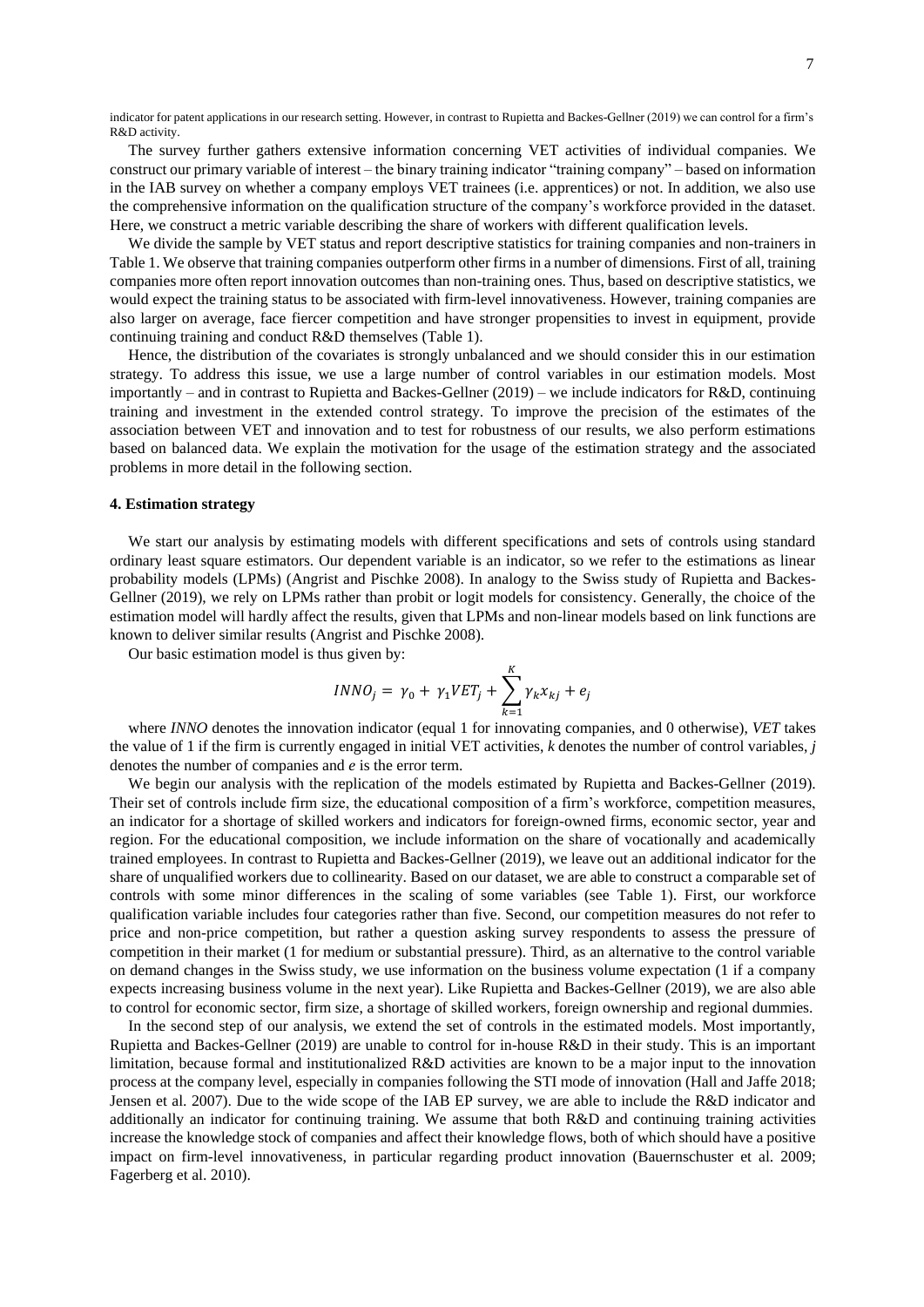Further, we consider indicators on investment and the technical state of equipment as further important inputs into the knowledge production process. The technical state of equipment reflects a firm's technological endowment and its ability to convert resources into innovative outputs. Investments in new production facilities, plants or equipment increase this stock and capabilities (Barney 1991; Heidenreich 2009). The literature shows that investment activities may be inversely related to R&D: firms may substitute their own technology development with technology sourcing (Santamaría et al. 2009). We can include both indicators as control variables by drawing on the questions in the IAB EP survey concerning the technical state of a company's equipment (1 "state of the art" – 4 "out of date") and its investment activities (1 for investments in 2016, 0 otherwise).

Drawing upon additional evidence in Akerman et al. (2015) and their discussion of the link between productivity and digital transformation, we further control for high-speed internet access. Finally, we also include general company-specific controls, such as dummies for family-owned businesses (Zahra 2012) and export activities, as these indicators have both been shown to affect firm-level innovativeness (Peters and Rammer 2013).

The main challenge in estimating the impact of initial VET on firm-level innovativeness is that a firm's participation in the dual VET system may not be random. Thus, when deciding on the estimation approach, it is necessary to address the problem of a potential self-selection into training in a robustness test. Assuming selection on observables, we could cope with the potential selection bias by applying either matching (Abadie and Imbens 2011; Zhao 2004) or entropy balancing (Hainmueller 2012). Both techniques are data pre-processing methods that aim to eliminate the self-selection bias by balancing out the set of observable characteristics. Entropy balancing (EB) is a technique that has recently emerged in the literature on treatment effects. It is to be understood as a generalization of the propensity score weighting approach (Hainmueller 2012). EB generates weights so that specified moment conditions of covariate distributions of treatment and control group are balanced. The balancing reduces model dependency (Hainmueller 2012; Hainmueller and Xu 2013; Zhao and Percival 2017).

We have opted for EB in our study for three reasons: first, EB allows us to include a larger set of balance constraints compared to matching; second, in relying on EB we can retain the full information from the original data and do not have to discard observations (as would be the case with matching); and third, the method is also computationally attractive, as the search algorithm attains the weighting solution rather quickly, even with a large data set like ours. By contrast, matching procedures often involve an intricate search process, which often does not result in a satisfying level of covariate balance and – in some cases – can even prevent the reduction of potential self-selection bias (Hainmueller 2012; Hainmueller and Xu 2013; Zhao and Percival 2017).

#### **5. Results**

#### *5.1. Baseline results*

We start with the presentation of a basic replication of the Swiss study of Rupietta and Backes-Gellner (2019). According to the results displayed in Table 2, German companies participating in initial VET have an 11.7% higher probability of being innovative than non-training companies. Thus, the point estimate in our estimation sample is five-percentage points higher than in the Swiss study, which reports a point estimate of 6.8%. Turning to product innovation, we observe a marginal effect of 0.116, which is again higher than the coefficient reported in the Swiss study (0.061). We further observe a positive association between initial VET activities and process innovation (0.072). Here, our results differ from Rupietta and Backes-Gellner (2019), who report a non-significant marginal effect of 0.034. Overall, the replication results provide evidence in favor of an overall positive association between initial VET and general firm-level innovativeness. The effect sizes and significance levels in the German sample are higher compared to those reported in the Swiss study. Moreover, we find some support for the argument that the association between initial VET and product innovation is stronger than in case of process innovation.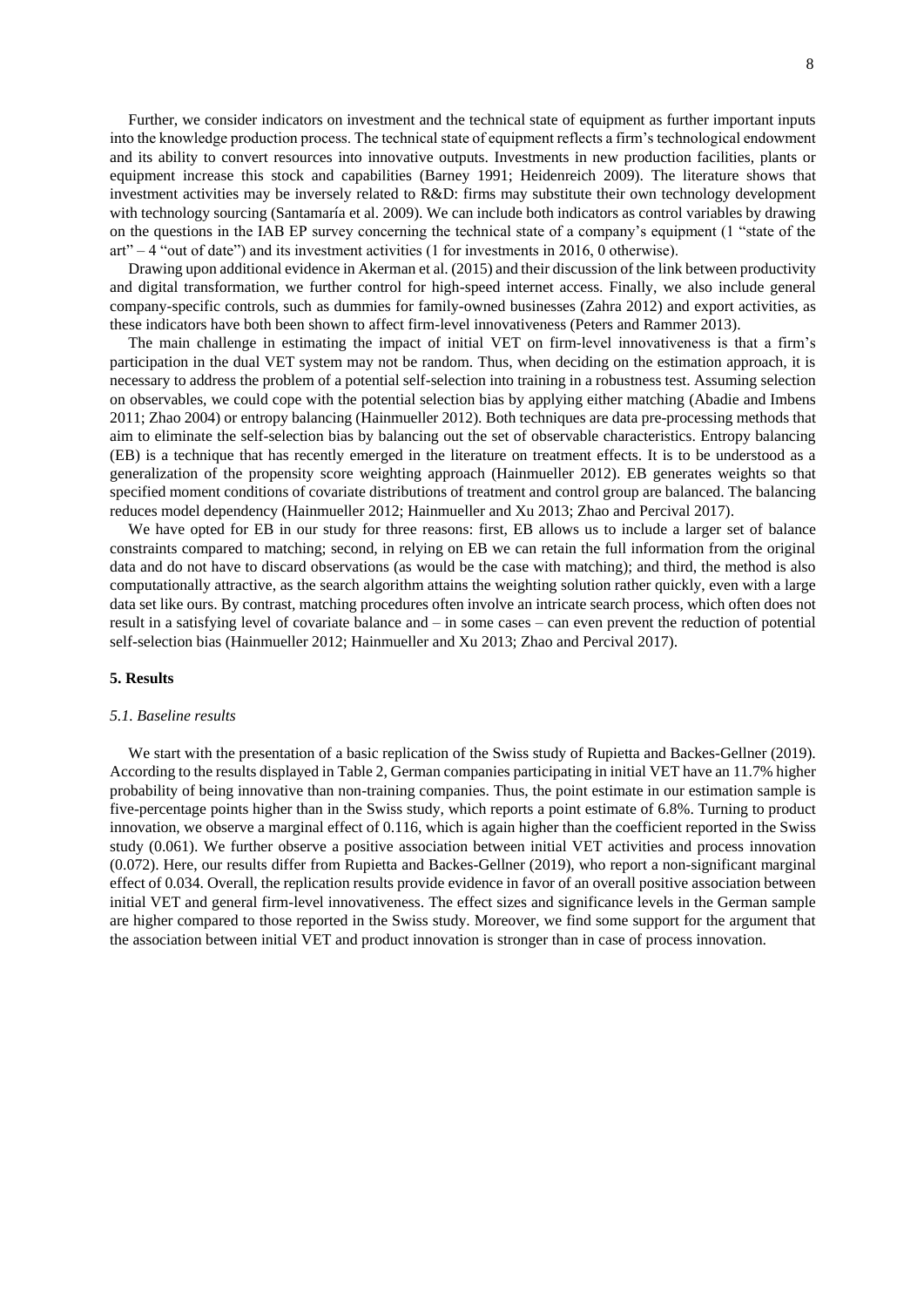#### Table 2. Baseline results

|                                                                                | Linear probability models |            |            |              |              |  |  |  |  |  |  |
|--------------------------------------------------------------------------------|---------------------------|------------|------------|--------------|--------------|--|--|--|--|--|--|
|                                                                                | General                   | Product    | Process    | Radical      | Incremental  |  |  |  |  |  |  |
|                                                                                | innovation                | innovation | innovation | product      | product      |  |  |  |  |  |  |
|                                                                                |                           |            |            | innovation   | innovation   |  |  |  |  |  |  |
|                                                                                |                           |            |            |              |              |  |  |  |  |  |  |
| For comparison: Rupietta and Backes-Gellner (2019) results based on Swiss data |                           |            |            |              |              |  |  |  |  |  |  |
| Training company                                                               | $0.068***$                | $0.061***$ | 0.034      | not reported | not reported |  |  |  |  |  |  |
|                                                                                |                           |            |            |              |              |  |  |  |  |  |  |
| <b>Replication results based on German data</b>                                |                           |            |            |              |              |  |  |  |  |  |  |
| Training company                                                               | $0.117***$                | $0.116***$ | $0.072***$ | $0.025***$   | $0.117***$   |  |  |  |  |  |  |
| $R^2$                                                                          | 0.144                     | 0.141      | 0.095      | 0.053        | 0.148        |  |  |  |  |  |  |
| Adj. $R^2$                                                                     | 0.141                     | 0.138      | 0.092      | 0.049        | 0.145        |  |  |  |  |  |  |
| <b>Observations</b>                                                            | 11.764                    | 11,766     | 11,769     | 11,773       | 11,764       |  |  |  |  |  |  |

Notes: The table displays marginal effects from linear probability models, estimated for different dependent variables (binary indicators for general, product, process, radical and incremental innovation). Further controls include firm size, indicators for the educational composition of a firm's workforce, competition measures, an indicator for a shortage of skilled workers, indicators for foreign ownership, economic sector and sixteen federal states. The coefficient estimates for the control variables are reported in the Appendix (Table A.1). Significance levels are based on robust standard errors and denoted as: \* p-value < 0.1, \*\* p-value < 0.05, \*\*\* p-value < 0.01.

Source: IAB Establishment Panel, Wave 2017. Data access was provided via remote data execution. DOI: 10.5164/IAB.IABBP9317.de.en.v1.

Turning to the estimation models for radical and incremental innovations (Table 2, Columns 4 and 5), we observe the pattern of results that we expected based on the theoretical literature: the positive impact of initial VET on firm-level innovativeness primarily relates to incremental (DUI) learning and innovation (marginal effect of 0.117). In case of radical innovation, the respective coefficient is lower (0.025). These results are consistent with the theoretical reasoning presented above, postulating a stronger correlation with incremental rather than radical product innovation.

## *5.2. Results based on the extended set of controls*

In their pioneering study, Rupietta and Backes-Gellner (2019) are unable to control for two important inputs into the knowledge production process that are associated with different modes of learning: the existence of inhouse R&D activities and continuing training of employees. As highlighted in Section 4, this is an important limitation, which can upward bias the results of the baseline specification due to omitted variables. Therefore, to check the robustness of the baseline results to the inclusion of additional covariates, we extend the control strategy and add a number of additional variables to the estimation models. In particular, we include indicators on R&D, company-financed continuing training and several technology and investment dummies. Additionally, we control for a firm's digital infrastructure and a number of other company-level characteristics that have been shown to affect the propensity to innovate (and are listed in Table 1). The estimation results for the full set of controls are given in Table 3. As expected, the extended control strategy significantly reduces the estimated association between initial VET and all outcome measures of innovation. The coefficients on participation in VET remain positive for all innovation types, although they are much lower and partly not significant.

In particular, as expected, we cannot observe any positive impact of initial VET on radical product innovation, which is a result consistent with our theoretical reasoning. For the whole sample, we observe a positive relationship between VET and general innovation (3.1%\*\*\*), product (3.0%\*\*\*) and incremental product (2.2%\*\*) as well as process innovation (2.7%\*\*\*). Hence, based on an extended set of controls, we find evidence in favor our argumentation in Subsection 2.4. Additionally, the association between VET and product and process innovation are both significant with the former being stronger in comparison to process innovation, while Rupietta and Backes-Gellner (2019) do not observe an effect for process innovation. This novel finding can probably be explained by the fact that process innovations often are a result of hands-on experience of employees and their intimate familiarity with the technological processes involved. The knowledge associated with improvements in production and services processes thus often contains a relatively high degree of tacitness (Gopalakrishnan et al. 1999), which can explain the role of initial VET in this context. Moreover, by looking at the estimates differentiated by firm size, it can be seen that the significant effects for the whole sample are mainly due to microenterprises (Table 3). We observe higher and significant correlations only for companies with less than 10 employees while the coefficients are insignificant for companies with more employees. Hence, especially in very small firms, apprentices can play a crucial role in (incremental) innovation activities.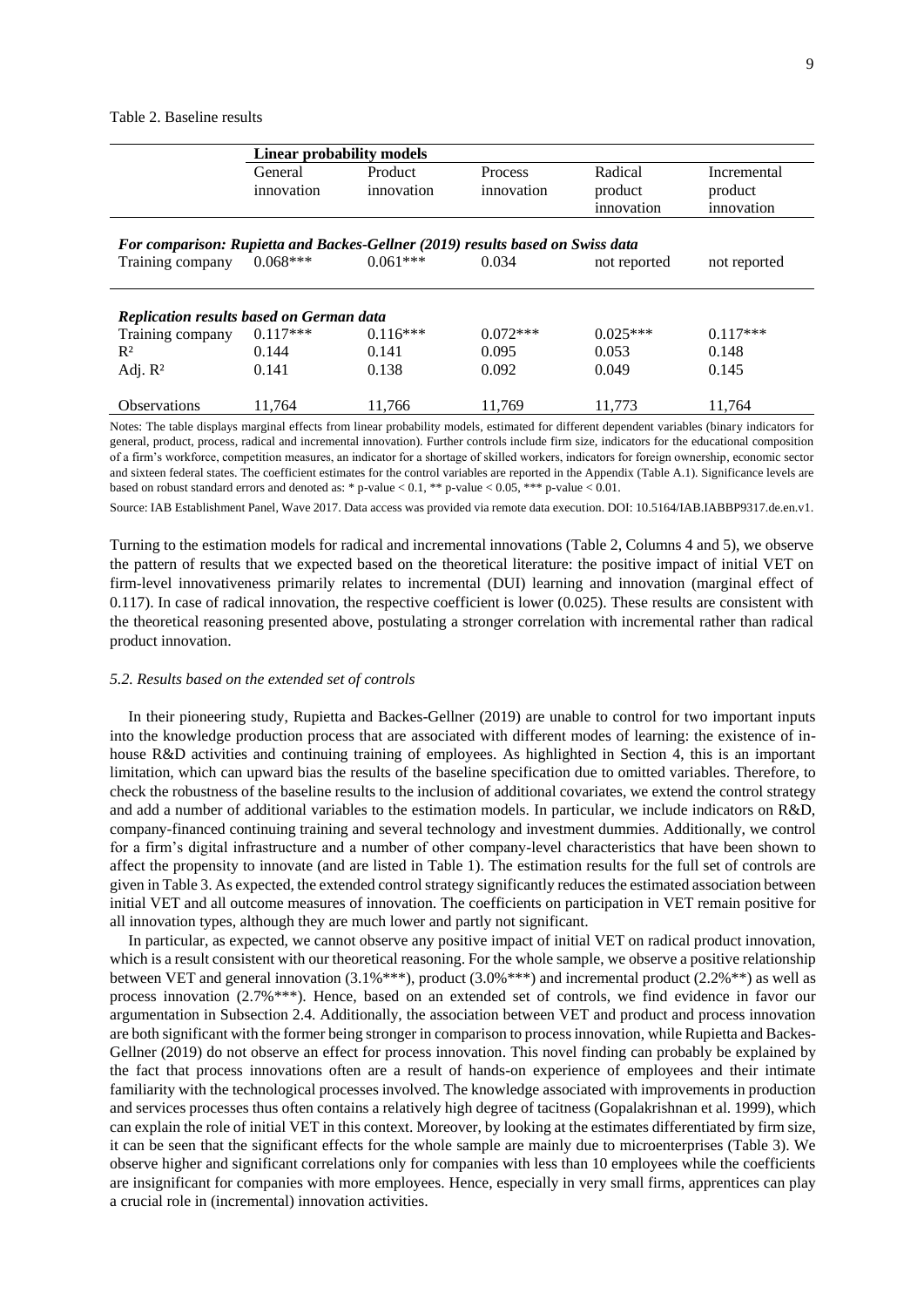|                     | <b>Linear probability models</b>         |          |               |            |          |              |               |                            |               |              |                  |          |                                |              |          |                    |          |              |               |               |
|---------------------|------------------------------------------|----------|---------------|------------|----------|--------------|---------------|----------------------------|---------------|--------------|------------------|----------|--------------------------------|--------------|----------|--------------------|----------|--------------|---------------|---------------|
|                     | General innovation<br>Product innovation |          |               |            |          |              |               | Radical product innovation |               |              |                  |          | Incremental product innovation |              |          | Process innovation |          |              |               |               |
|                     |                                          | H        | Ш             | IV         |          | $\mathbf{I}$ | Ш             | IV                         |               | $\mathbf{I}$ | Ш                | IV       |                                | $\mathbf{I}$ | Ш        | IV                 |          | $\mathbf{I}$ | Ш             | IV            |
| Training            | 0.031                                    | 0.049    | 0.011         | 0.032      | 0.030    | 0.049        | 0.012         | 0.034                      | 0.003         | 0.007        | $-0.002$         | 0.003    | 0.022                          | 0.037        | 0.002    | 0.018              | 0.027    | 0.028        | 0.016         | 0.040         |
| company             | ***                                      | **       |               |            | ***      | ***          |               |                            |               |              |                  |          | **                             | $**$         |          |                    | ***      | **           |               |               |
| <b>Controls</b>     |                                          |          |               |            |          |              |               |                            |               |              |                  |          |                                |              |          |                    |          |              |               |               |
| Company             | 0.000                                    | $-0.004$ | 0.001         | 0.000      | 0.000    | $-0.004$     | 0.001         | 0.000                      | 0.000         | 0.001        | 0.001            | 0.000    | 0.000                          | $-0.002$     | 0.001    | 0.000              | 0.000    | 0.002        | 0.000         | 0.000         |
| size                |                                          |          | $\frac{1}{2}$ |            |          |              | 家             |                            |               |              | $\frac{1}{2\pi}$ |          |                                |              |          |                    | ***      |              |               | ***           |
| Share               | 0.031                                    | 0.043    | 0.060         | 0.020      | 0.023    | 0.036        | 0.054         | 0.012                      | 0.008         | $-0.009$     | 0.010            | 0.042    | 0.040                          | 0.061        | 0.029    | 0.064              | 0.007    | 0.025        | 0.018         | $-0.033$      |
| qualified           | $\frac{1}{26}$                           |          | $\ast$        |            |          |              |               |                            |               |              |                  |          | **                             | $\ast\ast$   |          |                    |          |              |               |               |
| workers             |                                          |          |               |            |          |              |               |                            |               |              |                  |          |                                |              |          |                    |          |              |               |               |
| Share of            | 0.159                                    | 0.095    | 0.131         | 0.283      | 0.155    | 0.101        | 0.115         | 0.300                      | 0.098         | 0.016        | 0.147            | 0.119    | 0.177                          | 0.116        | 0.123    | 0.337              | 0.080    | 0.058        | 0.091         | 0.081         |
| university          | ***                                      |          | $**$          | ***        | ***      | $\mathbf{x}$ | $\frac{1}{2}$ | ***                        | ***           |              | ***              | $**$     | ***                            | **           | $\ast$   | ***                | ***      |              | $\mathcal{H}$ |               |
| graduates           |                                          |          |               |            |          |              |               |                            |               |              |                  |          |                                |              |          |                    |          |              |               |               |
| Shortage of         | 0.041                                    | 0.052    | 0.050         | 0.016      | 0.036    | 0.049        | 0.042         | 0.013                      | 0.012         | 0.041        | $-0.003$         | 0.002    | 0.039                          | 0.048        | 0.038    | 0.021              | 0.035    | 0.011        | 0.043         | 0.039         |
| skilled             | ***                                      | **       | ***           |            | ***      | **           | **            |                            | $\frac{1}{2}$ | ***          |                  |          | ***                            | $**$         | **       |                    | ***      |              | ***           | **            |
| workers             |                                          |          |               |            |          |              |               |                            |               |              |                  |          |                                |              |          |                    |          |              |               |               |
| Continuing          | 0.094                                    | 0.098    | 0.084         | 0.075      | 0.089    | 0.093        | 0.088         | 0.058                      | 0.012         | 0.016        | 0.007            | 0.007    | 0.081                          | 0.078        | 0.086    | 0.068              | 0.044    | 0.042        | 0.035         | 0.081         |
| training            | ***                                      | ***      | ***           | $\ast\ast$ | ***      | ***          | ***           | $\ast$                     | $**$          | $**$         |                  |          | ***                            | ***          | ***      | $**$               | ***      | ***          | ***           | ***           |
| R&D                 | 0.261                                    | 0.320    | 0.295         | 0.209      | 0.282    | 0.330        | 0.311         | 0.239                      | 0.147         | 0.181        | 0.180            | 0.115    | 0.320                          | 0.362        | 0.346    | 0.266              | 0.219    | 0.297        | 0.208         | 0.187         |
| activities          | ***                                      | ***      | ***           | ***        | ***      | ***          | ***           | ***                        | ***           | ***          | ***              | ***      | ***                            | ***          | ***      | ***                | ***      | ***          | ***           | ***           |
| Investment          | 0.126                                    | 0.120    | 0.120         | 0.162      | 0.121    | 0.115        | 0.113         | 0.165                      | 0.024         | 0.029        | 0.019            | 0.009    | 0.104                          | 0.093        | 0.096    | 0.152              | 0.054    | 0.052        | 0.044         | 0.090         |
| activities          | ***                                      | ***      | ***           | ***        | ***      | ***          | ***           | ***                        | ***           | ***          | **               |          | ***                            | ***          | ***      | ***                | ***      | ***          | ***           | ***           |
| Technical           | 0.045                                    | 0.054    | 0.041         | 0.027      | 0.045    | 0.054        | 0.041         | 0.029                      | 0.011         | 0.016        | 0.003            | 0.010    | 0.047                          | 0.044        | 0.060    | 0.037              | 0.030    | 0.021        | 0.024         | 0.056         |
| equipment           | ***                                      | ***      | ***           | $\ast\ast$ | ***      | ***          | ***           | $\ast\ast$                 | ***           | ***          |                  |          | ***                            | ***          | ***      | ***                | ***      | ***          | ***           | ***           |
| Export              | 0.112                                    | 0.183    | 0.077         | 0.072      | 0.104    | 0.171        | 0.080         | 0.059                      | 0.024         | 0.031        | 0.025            | 0.021    | 0.091                          | 0.120        | 0.080    | 0.060              | 0.052    | 0.067        | 0.053         | 0.029         |
| activities          | ***                                      | ***      | ***           | ***        | ***      | ***          | ***           | $**$                       | ***           | **           | **               |          | ***                            | ***          | ***      | **                 | ***      | ***          | ***           |               |
| Competitive         | 0.062                                    | 0.055    | 0.063         | 0.085      | 0.061    | 0.055        | 0.061         | 0.096                      | 0.003         | $-0.006$     | 0.012            | 0.028    | 0.051                          | 0.045        | 0.045    | 0.095              | 0.018    | 0.017        | 0.004         | 0.036         |
| pressure            | ***                                      | ***      | ***           | ***        | ***      | ***          | ***           | $***$                      |               |              |                  |          | ***                            | ***          | **       | ***                | $**$     | **           |               |               |
| Demand              | 0.072                                    | 0.074    | 0.075         | 0.060      | 0.070    | 0.069        | 0.073         | 0.064                      | 0.025         | 0.030        | 0.029            | 0.016    | 0.062                          | 0.060        | 0.059    | 0.070              | 0.036    | 0.031        | 0.051         | 0.022         |
| expectation         | ***                                      | ***      | ***           | ***        | ***      | ***          | ***           | ***                        | ***           | ***          | ***              |          | ***                            | ***          | ***      | ***                | ***      | ***          | ***           |               |
| Foreign             | $-0.024$                                 | $-0.041$ | $-0.056$      | 0.017      | $-0.027$ | $-0.035$     | $-0.064$      | 0.007                      | 0.003         | $-0.003$     | $-0.046$         | 0.040    | $-0.031$                       | $-0.019$     | $-0.087$ | $-0.000$           | 0.006    | 0.000        | $-0.032$      | 0.036         |
| company             |                                          |          |               |            |          |              | sk.           |                            |               |              | **               |          | $\frac{1}{26}$                 |              | ***      |                    |          |              |               |               |
| Broadband           | 0.020                                    | 0.017    | 0.033         | $-0.009$   | 0.022    | 0.014        | 0.038         | 0.005                      | 0.007         | 0.005        | 0.013            | $-0.010$ | 0.031                          | 0.040        | 0.019    | 0.010              | 0.001    | 0.005        | 0.004         | $-0.020$      |
|                     | $\ast$                                   |          | $\frac{1}{2}$ |            | **       |              | ×.            |                            |               |              |                  |          | ***                            | ***          |          |                    |          |              |               |               |
| Family              | $-0.055$                                 | $-0.043$ | $-0.064$      | $-0.034$   | $-0.054$ | $-0.046$     | $-0.062$      | $-0.039$                   | $-0.017$      | $-0.044$     | 0.000            | $-0.025$ | $-0.064$                       | $-0.031$     | $-0.076$ | $-0.044$           | $-0.024$ | 0.005        | $-0.013$      | $-0.033$      |
| business            | ***                                      |          | ***           | $\star$    | ***      |              | ***           | $\ast\ast$                 | $**$          | **           |                  | $\star$  | ***                            |              | ***      | $**$               | **       |              |               | $\mathcal{M}$ |
| <b>Observations</b> | 10,581                                   | 4,757    | 3,402         | 2,422      | 10,582   | 4,758        | 3,402         | 2,422                      | 10,586        | 4,762        | 3,401            | 2,423    | 10,581                         | 4,759        | 3,399    | 2,423              | 10,584   | 4,761        | 3,400         | 2,423         |
| $R^2$               | 0.217                                    | 0.142    | 0.195         | 0.226      | 0.215    | 0.141        | 0.193         | 0.232                      | 0.083         | 0.079        | 0.100            | 0.075    | 0.230                          | 0.139        | 0.197    | 0.243              | 0.149    | 0.119        | 0.114         | 0.135         |
| Adj. $R^2$          | 0.214                                    | 0.133    | 0.184         | 0.211      | 0.211    | 0.132        | 0.182         | 0.217                      | 0.079         | 0.069        | 0.088            | 0.057    | 0.227                          | 0.130        | 0.186    | 0.228              | 0.145    | 0.110        | 0.102         | 0.118         |
|                     |                                          |          |               |            |          |              |               |                            |               |              |                  |          |                                |              |          |                    |          |              |               |               |

Table 3. Results of models with the extended control strategy differentiated by firm size

Notes: The table displays marginal effects from linear probability models, estimated for different dependent variables (binary indicators for general, product, radical and incremental product, and process innovation) by company size classes (I: whole sample; II: 1-9 employees; III: 10-49 employees, IV: 50 or more employees). Further controls include indicators for economic sector and sixteen federal states. Significance levels are based o robust standard errors and denoted as: \* p-value < 0.1, \*\* p-value < 0.05, \*\*\* p-value < 0.01. Source: IAB Establishment Panel, Wave 2017. Data access was provided via remote data execution. DOI: 10.5164/IAB.IABBP9317.de.en.v1.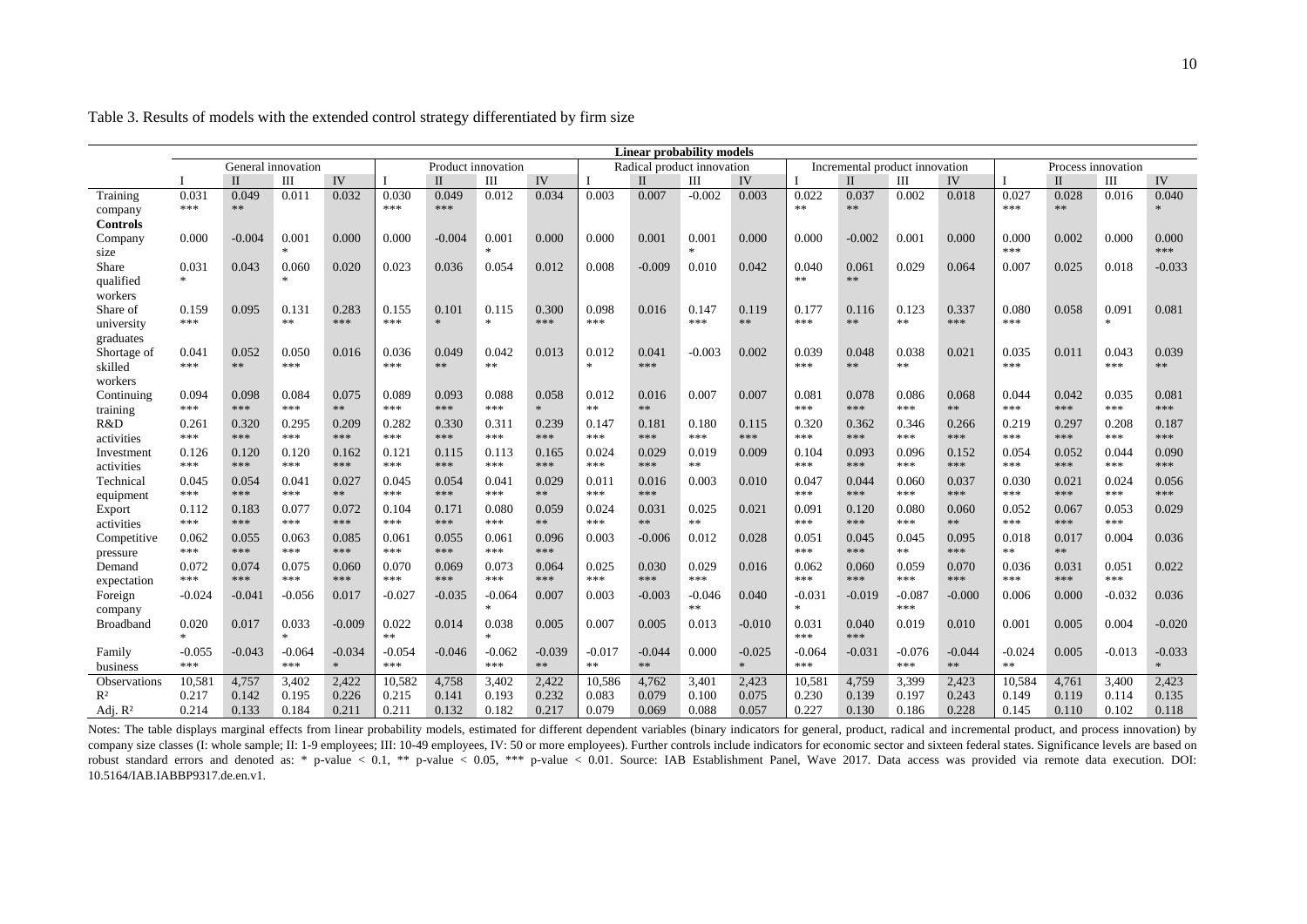Hence, very small DUI mode firms should profit most from the knowledge diffusion stemming from vocational education institutions (on this issue, see Section 2). A closer look at the control variables further explains the reasons for the change in the estimated coefficients (Table 3). In line with previous research (e.g. Hall and Jaffe 2018; Heidenreich 2009), we observe a very strong association between R&D and all output measures of innovation. Companies that report formal R&D activities have a between 14.7% and 36.2% higher probability (depending on the type of innovation) of reporting innovation outputs. Similarly, companies that invest in new technology and report a more advanced technological equipment display a significantly higher probability to innovate, which is also a result known from the literature (Barney 1991; Smith 2005). Like Bauernschuster et al. (2009) and Peters and Rammer (2013), we also observe a positive impact of continuing training on innovation. Leaving out these central inputs into the knowledge production process would lead to overestimating the impact of initial VET activities on the innovativeness of individual companies.

#### *5.3. Robustness test: results based on entropy balancing*

As noted above, the results in Table 3 may be biased due to potential self-selection into initial VET. To address this issue, we balance the estimation sample on the set of observable variables, i.e. we equate the covariate distribution across training and non-training firms. The results of estimations based on balanced data are reported in [Table 1](#page-12-0) (for more details, see Table A.2 in the Appendix). In balanced LPMs, we obtain coefficients that are slightly higher than those estimated in the regressions reported in Table 4. We still do not observe any association between participation in initial VET and radical production innovation, which is again consistent with our theoretical reasoning. For all other innovation measures of innovation, we now observe significant associations between 3.0% and 3.9% for the whole sample. The coefficients for different firm size groups support the results reported in Table 3. After controlling for selection on observables, the results for the whole sample are again driven by a positive correlation between initial VET and innovation in microenterprises with less than 10 employees.

Overall, the results based on balanced data confirm that there is a positive association between initial VET and firm-level innovation. However, the observed associations are lower than those reported in the Swiss study of Rupietta and Backes-Gellner (2019) (Table 2). Moreover, it also shows that this effect applies only to incremental product and process innovations in very small firms with fewer than 10 employees.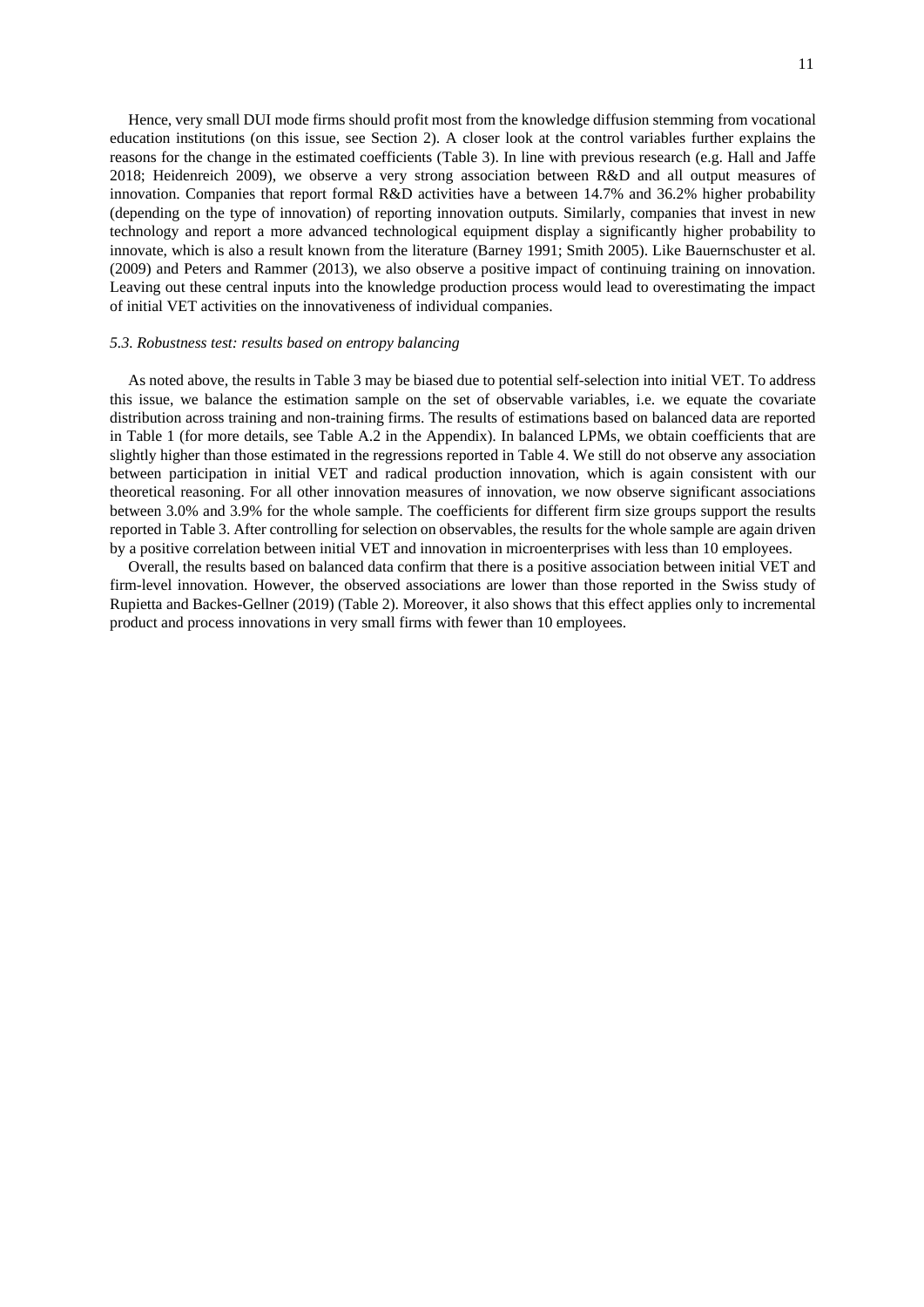|                  | <b>Linear probability models</b> |                                          |              |               |          |              |               |          |          |                            |          |          |                        |                                |          |          |                    |             |              |               |
|------------------|----------------------------------|------------------------------------------|--------------|---------------|----------|--------------|---------------|----------|----------|----------------------------|----------|----------|------------------------|--------------------------------|----------|----------|--------------------|-------------|--------------|---------------|
|                  |                                  | General innovation<br>Product innovation |              |               |          |              |               |          |          | Radical product innovation |          |          |                        | Incremental product innovation |          |          | Process innovation |             |              |               |
|                  |                                  | $\mathbf{I}$                             | Ш            | IV            |          | $\mathbf{I}$ | Ш             | IV       |          | $\mathbf{I}$               | Ш        | IV       |                        | $\mathbf{I}$                   | Ш        | IV       |                    | $_{\rm II}$ | Ш            | IV            |
| Training         | 0.038                            | 0.048                                    | 0.015        | 0.058         | 0.039    | 0.053        | 0.014         | 0.067    | $-0.002$ | 0.005                      | $-0.005$ | $-0.007$ | 0.033                  | 0.044                          | 0.009    | 0.043    | 0.030              | 0.033       | 0.014        | 0.042         |
| company          | ***                              | **                                       |              | $\mathcal{A}$ | ***      | **           |               | **       |          |                            |          |          | **                     | **                             |          |          | ***                | **          |              |               |
| <b>Controls</b>  |                                  |                                          |              |               |          |              |               |          |          |                            |          |          |                        |                                |          |          |                    |             |              |               |
| Company          | $-0.000$                         | $-0.008$                                 | 0.000        | $-0.000$      | $-0.000$ | $-0.009$     | 0.000         | $-0.000$ | 0.000    | 0.001                      | 0.001    | 0.000    | $-0.000$               | $-0.005$                       | $-0.000$ | $-0.000$ | 0.000              | 0.002       | $-0.000$     | 0.000         |
| size             |                                  |                                          |              |               |          | $\star$      |               |          |          |                            |          |          |                        |                                |          |          |                    |             |              |               |
| Share            | 0.008                            | 0.031                                    | 0.069        | $-0.053$      | 0.000    | 0.014        | 0.067         | $-0.048$ | $-0.012$ | $-0.015$                   | $-0.012$ | 0.012    | 0.018                  | 0.052                          | 0.029    | $-0.001$ | 0.001              | 0.029       | 0.024        | $-0.044$      |
| qualified        |                                  |                                          |              |               |          |              |               |          |          |                            |          |          |                        |                                |          |          |                    |             |              |               |
| workers          |                                  |                                          |              |               |          |              |               |          |          |                            |          |          |                        |                                |          |          |                    |             |              |               |
| Share of         | 0.204                            | 0.093                                    | 0.276        | 0.204         | 0.195    | 0.088        | 0.242         | 0.232    | 0.149    | 0.119                      | 0.214    | 0.126    | 0.228                  | 0.143                          | 0.236    | 0.275    | 0.116              | 0.077       | 0.232        | 0.016         |
| university       | ***                              |                                          | ***          | ***           | ***      |              | ***           | ***      | ***      |                            | ***      |          | ***                    |                                | ***      | ***      | $\ast$ $\ast$      |             | ***          |               |
| graduates        |                                  |                                          |              |               |          |              |               |          |          |                            |          |          |                        |                                |          |          |                    |             |              |               |
| Shortage of      | 0.044                            | 0.070                                    | 0.017        | 0.049         | 0.034    | 0.063        | 0.010         | 0.034    | 0.012    | 0.049                      | 0.003    | $-0.004$ | 0.033                  | 0.061                          | 0.000    | 0.040    | 0.044              | 0.020       | 0.038        | 0.058         |
| skilled          | ***                              | ***                                      |              | **            | ***      | **           |               |          |          | ***                        |          |          | **                     | **                             |          |          | ***                |             | $\ast$       | **            |
| workers          |                                  |                                          |              |               |          |              |               |          |          |                            |          |          |                        |                                |          |          |                    |             |              |               |
| Continuing       | 0.081                            | 0.106                                    | 0.077        | 0.010         | 0.077    | 0.094        | 0.087         | $-0.005$ | 0.016    | 0.019                      | 0.012    | $-0.008$ | 0.072                  | 0.079                          | 0.080    | 0.033    | 0.047              | 0.051       | 0.030        | 0.085         |
| training         | ***                              | ***                                      | ***          |               | ***      | ***          | ***           |          | $\ast$   | $\star$                    |          |          | ***                    | ***                            | ***      |          | ***                | ***         | $\mathbf{x}$ | ***           |
| R&D              | 0.264                            | 0.240                                    | 0.298        | 0.229         | 0.295    | 0.258        | 0.317         | 0.277    | 0.171    | 0.190                      | 0.203    | 0.124    | 0.335                  | 0.335                          | 0.359    | 0.299    | 0.224              | 0.268       | 0.196        | 0.212         |
| activities       | ***                              | ***                                      | ***          | ***           | ***      | ***          | ***           | ***      | ***      | ***                        | ***      | ***      | ***                    | ***                            | ***      | ***      | ***                | ***         | ***          | ***           |
| Investment       | 0.115                            | 0.111                                    | 0.106        | 0.150         | 0.109    | 0.105        | 0.098         | 0.149    | 0.020    | 0.019                      | 0.007    | 0.032    | 0.100                  | 0.094                          | 0.085    | 0.140    | 0.052              | 0.050       | 0.036        | 0.078         |
| activities       | ***                              | ***                                      | ***          | ***           | ***      | ***          | ***           | ***      | **       | $\star$                    |          |          | ***                    | ***                            | ***      | ***      | ***                | ***         | **           | $**$          |
| Technical        | 0.045                            | 0.061                                    | 0.030        | 0.036         | 0.044    | 0.062        | 0.026         | 0.037    | 0.020    | 0.028                      | 0.006    | 0.029    | 0.051                  | 0.043                          | 0.054    | 0.044    | 0.034              | 0.027       | 0.020        | 0.059         |
| equipment        | ***                              | ***                                      | **           | $**$          | ***      | ***          | $\mathcal{H}$ | **       | ***      | ***                        |          | $**$     | ***                    | ***                            | ***      | ***      | ***                | ***         |              | ***           |
| Export           | 0.103                            | 0.233                                    | 0.082        | 0.043         | 0.096    | 0.220        | 0.092         | 0.019    | 0.011    | 0.040                      | 0.034    | $-0.054$ | 0.082                  | 0.174                          | 0.079    | 0.024    | 0.046              | 0.086       | 0.060        | $-0.010$      |
| activities       | ***                              | ***                                      | ***          |               | ***      | ***          | ***           |          |          | $\star$                    | **       |          | ***                    | ***                            | ***      |          | ***                | ***         | ***          |               |
| Competitive      | 0.070                            | 0.053                                    | 0.041        | 0.163         | 0.069    | 0.052        | 0.041         | 0.167    | 0.012    | 0.002                      | 0.009    | 0.055    | 0.063                  | 0.046                          | 0.026    | 0.165    | 0.027              | 0.023       | $-0.017$     | 0.096         |
| pressure         | ***                              | ***                                      | $\ast$       | ***           | ***      | ***          | $\ast$        | ***      |          |                            |          | $**$     | ***                    | **                             |          | ***      | $\ast$ $\ast$      |             |              | ***           |
| Demand           | 0.076                            | 0.087                                    | 0.088        | 0.053         | 0.079    | 0.073        | 0.091         | 0.073    | 0.028    | 0.035                      | 0.046    | $-0.003$ | 0.069                  | 0.071                          | 0.066    | 0.076    | 0.048              | 0.048       | 0.068        | 0.022         |
| expectation      | ***                              | ***                                      | ***          | $\ast\ast$    | ***      | ***          | ***           | ***      | ***      | **                         | ***      |          | ***                    | ***                            | ***      | ***      | ***                | ***         | ***          |               |
| Foreign          | $-0.001$                         | 0.006                                    | $-0.058$     | 0.011         | 0.000    | 0.005        | -0.057        | 0.012    | 0.010    | 0.012                      | $-0.071$ | 0.058    | $-0.004$               | 0.006                          | $-0.061$ | 0.006    | $-0.003$           | $-0.037$    | $-0.047$     | 0.011         |
| company          |                                  |                                          |              |               |          |              |               |          |          |                            | ***      |          |                        |                                |          |          |                    |             |              |               |
| <b>Broadband</b> | 0.018                            | 0.032                                    | 0.045<br>sk. | $-0.043$      | 0.022    | 0.030        | 0.047         | $-0.033$ | 0.010    | 0.006                      | 0.012    | 0.002    | 0.028<br>$\mathcal{M}$ | $-0.006$                       | 0.032    | $-0.025$ | $-0.018$           | 0.056       | 0.007        | $-0.062$      |
|                  |                                  |                                          |              |               |          |              | $\ast$        |          |          |                            |          |          |                        |                                |          |          |                    | ***         |              | $\mathcal{M}$ |
| Family           | $-0.052$                         | 0.019                                    | $-0.058$     | $-0.071$      | $-0.043$ | 0.005        | $-0.047$      | $-0.061$ | 0.015    | $-0.028$                   | 0.035    | 0.003    | $-0.057$               | 0.011                          | $-0.058$ | $-0.064$ | $-0.027$           | 0.032       | $-0.004$     | $-0.048$      |
| business         | ***                              |                                          | $*$          | ***           | **       |              |               | $**$     |          |                            | $*$      |          | ***                    |                                | $\ast$   | $**$     |                    |             |              | $\mathcal{H}$ |
| Observations     | 10,581                           | 4,757                                    | 3,402        | 2.422         | 10.582   | 4,758        | 3,402         | 2,422    | 10,586   | 4,762                      | 3.401    | 2,423    | 10,581                 | 4,759                          | 3,399    | 2,423    | 10.584             | 4,761       | 3.400        | 2,423         |
| R <sup>2</sup>   | 0.213                            | 0.157                                    | 0.201        | 0.257         | 0.211    | 0.155        | 0.200         | 0.261    | 0.095    | 0.108                      | 0.153    | 0.089    | 0.232                  | 0.159                          | 0.200    | 0.272    | 0.154              | 0.152       | 0.134        | 0.158         |
| Adj. $R^2$       | 0.209                            | 0.147                                    | 0.190        | 0.247         | 0.208    | 0.144        | 0.189         | 0.247    | 0.092    | 0.099                      | 0.142    | 0.070    | 0.229                  | 0.151                          | 0.189    | 0.257    | 0.151              | 0.144       | 0.122        | 0.142         |

Table 1. Results based on entropy balancing differentiated by firm size

<span id="page-12-0"></span>Notes: The table displays marginal effects from linear probability models, estimated for different dependent variables (binary indicators for general, product, radical and incremental product, and process innovation) by company size classes (I: whole sample; II: 1-9 employees; III: 10-49 employees, IV: 50 or more employees). Further controls include indicators for economic sector and sixteen federal states. Significance levels are based o robust standard errors and denoted as: \* p-value < 0.1, \*\* p-value < 0.05, \*\*\* p-value < 0.01. Source: IAB Establishment Panel, Wave 2017. Data access was provided via remote data execution. DOI: 10.5164/IAB.IABBP9317.de.en.v1.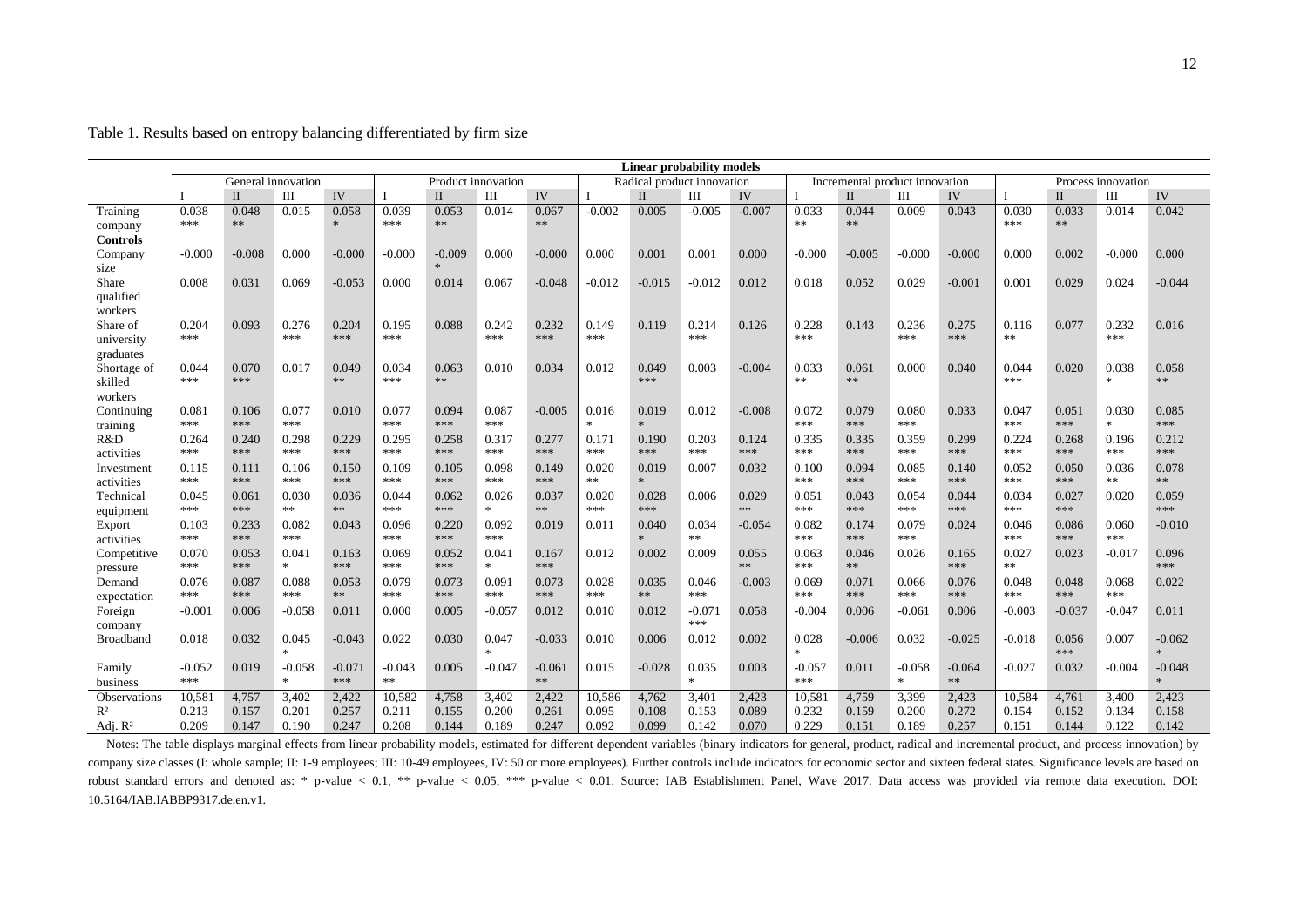#### **6. Conclusion and discussion**

There is a risk that a R&D focused innovation policy will underestimate the role and transformative potential of economic agents not investing in internal R&D resources. The most recent innovation literature does not question the role of R&D in knowledge production, but it no longer regards R&D investments as "a sine-que-non" for innovation (Shefer and Frenkel 2005). In proceeding beyond the linear model of innovation, corresponding studies stress the strong variety of R&D and non-R&D-based ways of learning in companies, which may lead to different kinds of innovation outcomes. In this context, special attention is paid to the ongoing relevance of tacit skills and experience-based know-how under the conditions of the knowledge economy. In this literature, VET is increasingly acknowledged as an important driver of a mode of learning and innovation that extends beyond formal processes of R&D and science. In light of this, policy-makers who aim to foster innovation in less R&D-oriented knowledge environments or motivate companies to bridge the gap between R&D and production through innovation-related exchanges on the shop floor may consider the potential role of VET systems.

However, the empirical literature on the importance of VET for innovation remains sparse and studies on the subject often remain conceptual. Overall, corresponding research argues that companies can profit from VET in terms of innovation for three different reasons, which in turn constitute fundamental aspects of a knowledge economy's competitiveness: First, VET enhanced the skill and competence portfolio of employees; as a result, a VET trained production workforce will be more able to engage in incremental innovation. Second, going beyond the individual capability argument, initial VET activities incentivize companies to establish internal organizational structures and learning environments that facilitate the transfer of (tacit) knowledge within firms and are therefore conducive for building up absorptive capacities at the organizational level of the firm. Third, the interaction with external VET education institutions may enable companies (especially the very small ones) to get in touch with emerging technology trends and external knowledge inputs by fostering knowledge dissemination. For example, VET schools may serve as agents of knowledge diffusion regarding new technologies, and the continuous updating of VET curricula may support the transfer of specialized knowledge and new technologies from industrial leaders to less tech-savvy enterprises (which are often found in the small business sector).

Even if the arguments in favor of the positive impact of VET on innovation seem persuasive, there remains the threat that they can overestimate the actual role of VET on firm-level innovation. For example, large manufacturing firms that follow the science-driven mode of innovation may treat training activity as crucial for quality considerations in manufacturing processes, but they may also lack the commitment to utilize the involvement in VET activities as a starting point for transforming their organizational innovation culture. By contrast, innovation stimuli stemming from VET education institutions can hold essential importance to low-tech companies that lack internal R&D resources (Alhusen and Bennat 2021; Toner 2010). Hence, there is a need for further empirical research to establish whether and for which types of enterprises participation in VET will result in superior innovation outcomes. This study directly addresses this research gap and provides empirical evidence on the role of VET for innovation.

To date, the empirical testing of the quantitative link between initial VET and innovation is underdeveloped. The Swiss study of Rupietta and Backes-Gellner (2019) was the first to provide empirical evidence on this issue. Taking this as a starting point, we begin our analysis replicating the models estimated by Rupietta and Backes-Gellner (2019). Here, we observe effects of similar direction but higher magnitude as reported by the original study. In the second step, we extend the set of controls to examine the sensibility of the estimated coefficients to the inclusion of further important drivers of companies' innovation outcomes. As expected, we observe a significant decrease in the measures of associations between initial VET and innovation outcomes. Finally, to improve the precision of the estimates, we employ a maximum EB procedure to account for problems associated with selection on observables.

As a result, we observe that the correlation between initial VET and innovation may be less robust than conceptually postulated. The participation in VET has virtually no effect on radical product innovation. For the total business population, we observe a positive effect of VET activities on incremental product innovation and process innovation. However, this effect is mainly due to microenterprises with fewer than 10 employees. We conclude from this finding that the knowledge diffusion function that the VET system has in knowledge economies (at least at the regional level) primarily holds relevance for the smallest of the training companies.

Our results holds some relevance for innovation policy. They imply that small firms' participation in the VET system helps them to improve their skill and competence portfolio, establish structures conducive to organizational learning and strengthen their capacity to absorb technological knowledge from VET education institutions. In this case, promoting companies' engagement in the VET system should not only be regarded as a policy tool that aims to foster a smooth integration of youth into the regular labor market, but it can also serve as a measure of innovation policy for the small enterprise sector. Similarly, the technological upgrade of vocational schools and training centers should not only be considered as a tool of modern education policy, but also as an integral part of (small firm-oriented) innovation policy in knowledge-based economies.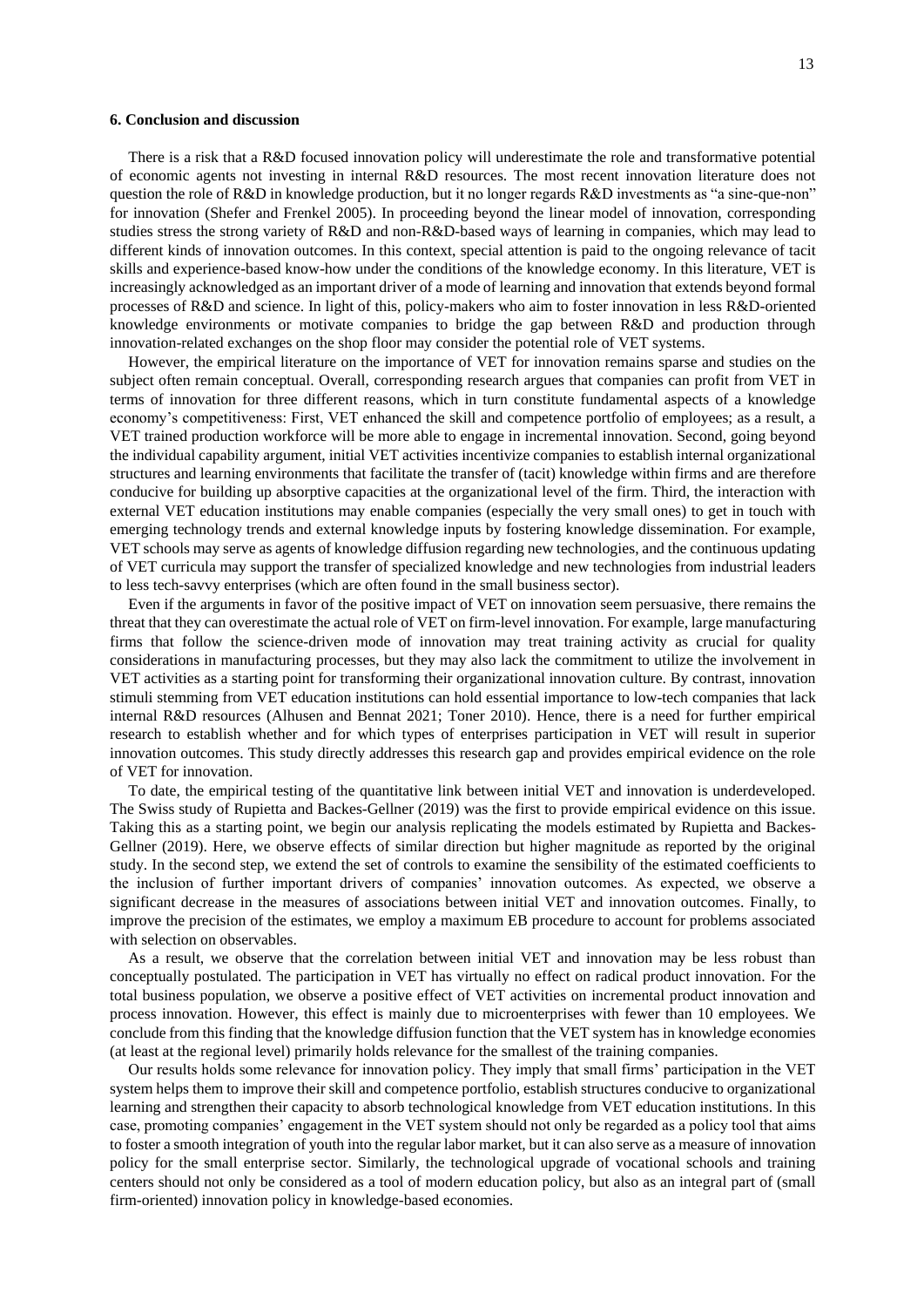One further implication of our study refers to the measurement of innovation. Interestingly, expenditure on training is still not consequently incorporated into the standard sets of innovation indicators. Although the revisions of the Oslo Manual (OECD/Eurostat 2018; OECD and Statistical Office of the European Communities 2005) reflect the growing appreciation of innovation sources besides R&D, they still seem to underestimate the role of VET for firm-level innovativeness. The most recent edition of the Oslo Manual (OECD/Eurostat 2018) distinguishes "general training" from "training for innovation", implying that general skill enhancement of the production workforce does not result in any significant improvement of productivity or the innovative capacity of individual business establishments. Expenditure on initial VET (e.g. training of apprentices) is explicitly excluded as innovation-irrelevant investment (OECD/Eurostat 2018). This reflects the prevailing conviction that productionrelated skill enhancement and organizational learning in manufacturing environments should be treated as the firmspecific, on-site qualification of low-skilled workforce (Dalitz and Toner 2016; Hirsch-Kreinsen 2008; Krueger and Kumar 2004) without any relevance for innovation activities. The results of our study call such assumptions into question. Based on our results, the treatment of initial VET activities in methodological guidelines for innovation measurement may be thoroughly reconsidered.

Regarding future research, there is an ongoing need for further empirical research to establish whether and for which types of enterprises the participation in initial VET helps to facilitate organizational learning and is associated with superior innovation outcomes. Further progress in the understanding of the role of VET in innovation can be achieved by advancing and combining insights from quantitative research and qualitative methods. The latter can help to identify the potential mechanisms and channels of learning and knowledge transfer within initial VET, such as feedback and documentation systems (Barabasch and Keller 2020; Hodge and Smith 2019). Following the blueprint of Figueiredo et al. (2020) – who examine learning processes in multinational subsidiaries – qualitative research could address the question of how VET participation can help to establish a vital learning environment at the company level.

Quantitatively, the central challenge refers to improving the identification strategy, as our empirical analysis does not allow to draw strict causal inferences. For example, one could argue that innovation activities trigger a higher demand for skilled workers, which may affect the decision to start training activities within the dual VET system (Jansen et al. 2015; Rupietta and Backes-Gellner 2019). This would imply problems associated with reverse causality. Similarly, it could be that we should control for managerial ability (which unfortunately is unobservable in our dataset), as the human capital of managers or owners has been shown to have a positive impact on firm-level innovativeness (Andries and Czarnitzki 2014; Kraiczy et al. 2015; McGuirk et al. 2015; Moilanen et al. 2014).

In this respect, it would be promising to examine the long-term innovation effects of initial VET activities based on panel data to control for such fixed effects or to apply an instrumental variable approach to cope with endogeneity. Moreover, the effect of starting or stopping training activities on aggregate innovation outcomes could be analyzed as the quota of companies conducting vocational training varies over time (Seeber and Seifried 2019). In addition, further research on the effect of changes in regulations or training schemes (e.g. the updating of VET curricula) on innovation activities could be a promising starting point to gain a better understanding of the link between initial VET and firm-level innovation. Hence, there remains a need and room for further research on the subject matter.

#### **References**

Abadie, A. & Imbens, G. W. (2011). Bias-corrected matching estimators for average treatment effects. Journal of Business and Economic Statistics 29, 1-11. https://doi.org/10.1198/jbes.2009.07333

- Aghion, P. (2008). Higher education and innovation. Perspektiven der Wirtschaftspolitik 9, 28-45. https://doi.org/10.1111/j.1468- 2516.2008.00273.x
- Aghion, P. & Howitt, P. (2006). Joseph Schumpeter lecture: Appropriate growth policy: A unifying framework. Journal of the European Economic Association 4, 269-314. https://doi.org/10.1162/jeea.2006.4.2-3.269

Akerman, A., Gaarder, I. & Mogstad, M. (2015). The Skill Complementarity of Broadband Internet \*. The Quarterly Journal of Economics. 130, 1781-1824. https://doi.org/10.1093/qje/qjv028

Albizu, E., Olazaran, M., Lavía, C. & Otero, B. (2017). Making visible the role of vocational education and training in firm innovation: evidence from Spanish SMEs. European Planning Studies. 25(11), 2057-2075. https://doi.org/10.1080/09654313.2017.1281231

Alhusen, H. & Bennat, T. (2020). Combinatorial innovation modes in SMEs: mechanisms integrating STI processes into DUI mode learning and the role of regional innovation policy. European Planning Studies, 1-27. https://doi.org/10.1080/09654313.2020.1786009

Andries, P. & Czarnitzki, D. (2014). Small firm innovation performance and employee involvement. Small Business Economics 43, 21-38. https://doi.org/10.1007/s11187-014-9577-1

Angrist, J. D. & Pischke, J.-S. (2009). Mostly Harmless Econometrics. An Empiricist's Companion. Princeton University Press, Princeton. Apanasovich, N. ( 2016). Modes of Innovation: A Grounded Meta-Analysis. Journal of the Knowledge Economy 7, 720-737. https://doi.org/10.1007/s13132-014-0237-0

Argote, L. & Miron-Spektor, E. (2011). Organizational learning: From experience to knowledge. Organization Science 22, 1123-1137. https://doi.org/10.1287/orsc.1100.0621

Argyris, C. & Schon, D. A. (1978). Organizational Learning: A Theory of Action Perspective. Addison Wesley Longman Publishing Co. Arrow, K. J. (1962). The Economic Implications of Learning by Doing. The Review of Economic Studies 29, 155-173.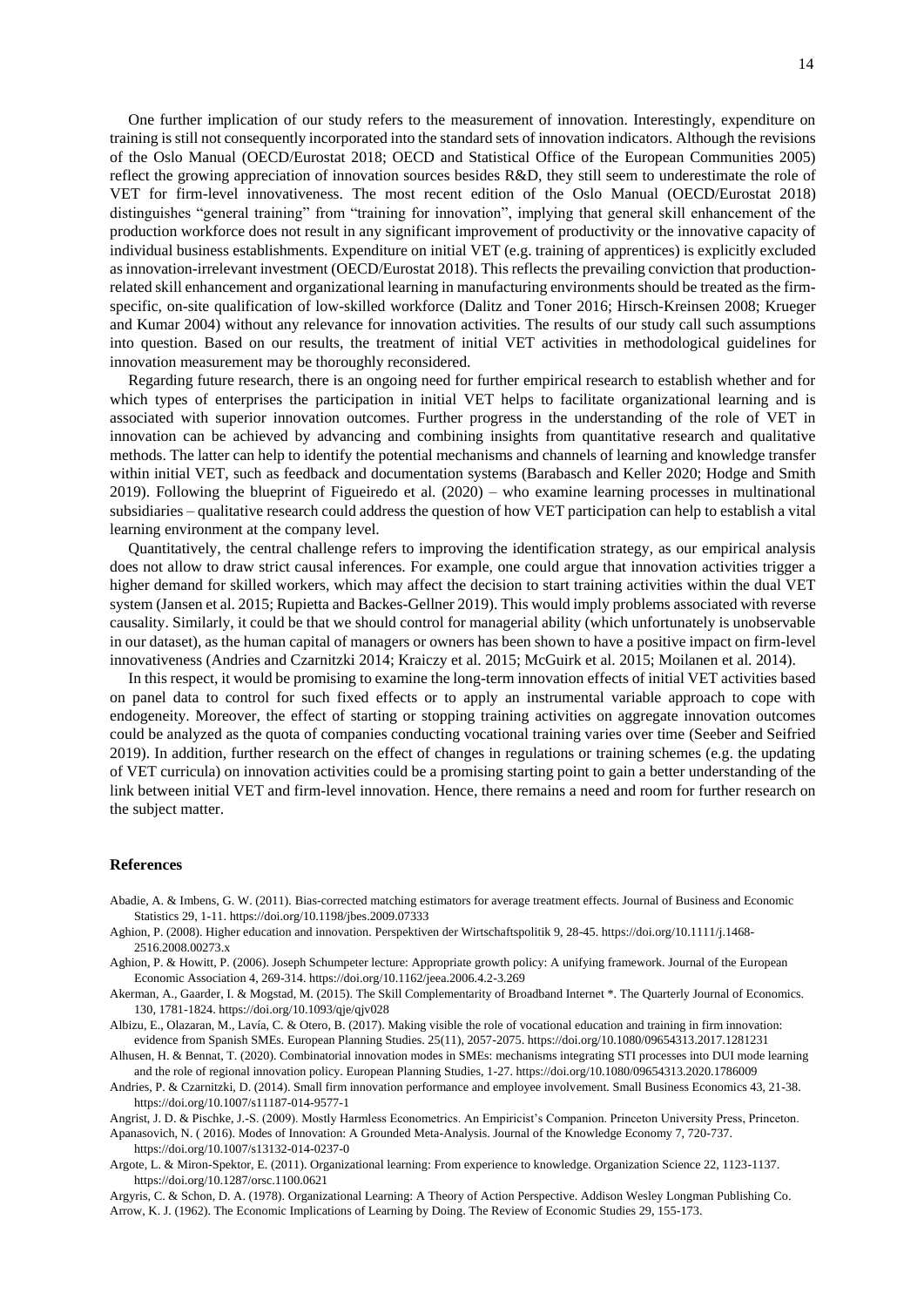- Arundel, A., Bordoy, C. & Kanerva, M. (2008). Neglected innovators : How do innovative firms that do not perform R & D innovate ? Results of an analysis of the Innobarometer 2007 Survey No. 215. INNO-Metrics Thematic Paper. MERIT March 31.
- Asheim, B. T. & Parrilli, M. D. (2012a). Interactive Learning for Innovation. A Key Driver within Clusters and Innovation Systems. Palgrave Macmillan, Basingstoke, UK.
- Asheim, B. T. & Parrilli, M. D. (2012b). Introduction: Learning and Interaction Drivers for Innovation in Current Competitive Markets. In Asheim, B. T. & Parrilli, M. D. (Eds.), Interactive Learning for Innovation. Palgrave Macmillan, London, pp. 1-32. https://doi.org/10.1057/9780230362420
- Asheim, B. T. (2012). The Changing Role of Learning Regions in the Globalizing Knowledge Economy: A Theoretical Re-examination. Regional Studies. 46, 993-1004. https://doi.org/10.1080/00343404.2011.607805
- Balconi, M. (2002). Tacitness, codification of technological knowledge and the organisation of industry. Research Policy. 31, 357-379. https://doi.org/10.1016/S0048-7333(01)00113-5
- Barabasch, A. & Keller, A. (2020). Innovative learning cultures in VET-'I generate my own projects.' Journal of Vocational Education and Training, 72 (4), 536-554. https://doi.org/10.1080/13636820.2019.1698642
- Barba Aragón, M. I., Jiménez Jiménez, D. & Sanz Valle, R. (2014). Training and performance: The mediating role of organizational learning. BRQ Business Research Quarterly 17, 161-173. https://doi.org/10.1016/j.cede.2013.05.003
- Barney, J. (1991). Firm Resources and Sustained Competitive Advantage. Journal of Management 17, 99-120. https://doi.org/10.1177/014920639101700108
- Bauernschuster, S., Falck, O. & Heblich, S. (2009). Training and Innovation. Journal of Human Capital 3, 323-353.
- Bennat, T. (2021). High Innovativeness of SMEs and the Configuration of Learning-by-Doing, Learning-by-Using, Learning-by-Interacting, and Learning-by-Science: a Regional Comparison Applying Fuzzy Qualitative Comparative Analysis. Journal of the Knowledge Economy. https://doi.org/10.1007/s13132-021-00774-1.
- Brunet Icart, I. & Rodríguez-Soler, J. (2017). The VET system and industrial SMEs: the role of employees with VET qualifications in innovation processes. Journal of Vocational Education and Training 69, 596-616. https://doi.org/10.1080/13636820.2017.1322130
- Cohen, W. M. & Levinthal, D. A. (1989). Innovation and Learning: The Two Faces of R & D. The Economic Journal 99, 569-596. Cohen, W. M. & Levinthal, D. A. (1990). Absorptive Capacity - a new perspective on learning and innovation. Administrative Science Quarterly 35, 128-152.
- Cooke, P. & Morgan, K. (1994). The regional innovation system in Baden-Wurttemberg. International Journal of Technology Management. 9, 394-429. https://doi.org/10.1504/IJTM.1994.025582
- Crossan, M., Maurer, C. & White, R. (2011). Reflections on the 2009 AMR decade award: Do we have a theory of organizational learning? Academy of Management Review 36, 446-460. https://doi.org/10.5465/amr.2010.0544
- Dalitz, R. & Toner, P. (2016). Systems failure, market failure, or something else? The case of skills development in Australian innovation policy. Innovation and Development 6, 51-66. https://doi.org/10.1080/2157930X.2015.1084116
- Deissinger, T. (2012). Reforming the VET System via National Qualification Frameworks? A Comparison of Germany and Austria. In Pilz, M. (Ed.), The Future of Vocational Education and Training in a Changing World. Springer VS, pp. 305-319. https://doi.org/10.1080/13636820.2012.731180
- Deissinger, T. (2015). The German dual vocational education and training system as 'good practice'? Local Economy 30, 557-567. https://doi.org/10.1177/0269094215589311
- Dutton, J. M. & Thomas, A. (1984). Treating Progress Functions as a Managerial Opportunity. Academy of Management Review 9, 235- 247. https://doi.org/10.5465/amr.1984.4277639
- Ellguth, P., Kohaut, S. & Möller, I. (2014). Das IAB-Betriebspanel: Methodische Grundlagen und Datenqualität. Journal for Labour Market Research 47, 27-41. https://doi.org/10.1007/s12651-013-0151-0
- Fagerberg, J., Fosaas, M. & Sapprasert, K. (2012). Innovation: Exploring the knowledge base. Research Policy 41, 1132-1153. https://doi.org/10.1016/j.respol.2012.03.008
- Fagerberg, J., Srholec, M. & Verspagen, B. (2010). Innovation and economic development. In Hall, B. H. & Rosenberg, N. (Eds.), Handbook of the Economics of Innovation. Elsevier BV, pp. 833-872. https://doi.org/10.1016/S0169-7218(10)02004-6
- Figueiredo, P. N., Larsen, H. & Hansen, U. E. (2020). The role of interactive learning in innovation capability building in multinational subsidiaries: A micro-level study of biotechnology in Brazil. Research Policy 49, 103995. https://doi.org/10.1016/j.respol.2020.103995

Fiol, C. M. & Lyles, M. A. (1985). Organizational Learning. Academy of Management Review 10, 803-813. https://doi.org/10.5465/amr.1985.4279103

- Fitjar, R. D. & Rodríguez-Pose, A. (2013). Firm collaboration and modes of innovation in Norway. Research Policy 42, 128-138. https://doi.org/10.1016/j.respol.2012.05.009
- Gopalakrishnan, S., Bierly, P. & Kessler, E. H. (1999). A reexamination of product and process innovations using a knowledge-based view. Journal of High Technology Management Research 10, 147-166. https://doi.org/10.1016/S1047-8310(99)80007-8
- Grillitsch, M. & Rekers, J. V. (2016). How does multi-scalar institutional change affect localized learning processes? A case study of the
- med-tech sector in Southern Sweden. Environment and Planning A 48, 154-171. https://doi.org/10.1177/0308518X15603986 Hainmueller, J. & Xu, Y. (2013). Ebalance: A stata package for entropy balancing. Journal of Statistical Software 54, 1-18.
	- https://doi.org/10.18637/jss.v054.i07
- Hainmueller, J. (2012). Entropy balancing for causal effects: A multivariate reweighting method to produce balanced samples in observational studies. Political Analysis 20, 25-46. https://doi.org/10.1093/pan/mpr025
- Hall, B. H. & Jaffe, A. B. (2018). Measuring Science, Technology, and Innovation: A Review. Annals of Science and Technology Policy 2, 1-74. https://doi.org/10.1561/110.00000005
- Hall, B. H., Mairesse, J. & Mohnen, P. (2010). Measuring the returns to R&D. In Hall, B. H. & Rosenberg, N. (Eds.), Handbook of the Economics of Innovation. Elsevier BV, pp. 1033-1082. https://doi.org/10.1016/S0169-7218(10)02008-3
- Harris, R. & Deissinger, T. (2003). Learning cultures for apprenticeships: a comparison of Germany and Australia. In Searle, J., Yashin-Shaw, I. & Roebuck, D. (Eds.), Enriching Learning Cultures: Proceedings of the 11th Annual International Conference on Post-Compulsory Education and Training. Australian Academic Press, pp. 23-33.
- Heidenreich, M. (2009). Innovation patterns and location of European low- and medium-technology industries. Research Policy 38, 483-494. https://doi.org/10.1016/j.respol.2008.10.005
- Hervas-Oliver, J.-L., Albors-Garrigos, J. & Gil-Pechuan, I. (2011). Making sense of innovation by R & D and non-R & D innovators in low technology contexts: A forgotten lesson for policymakers. Technovation 31, 427-446. https://doi.org/10.1016/j.technovation.2011.06.006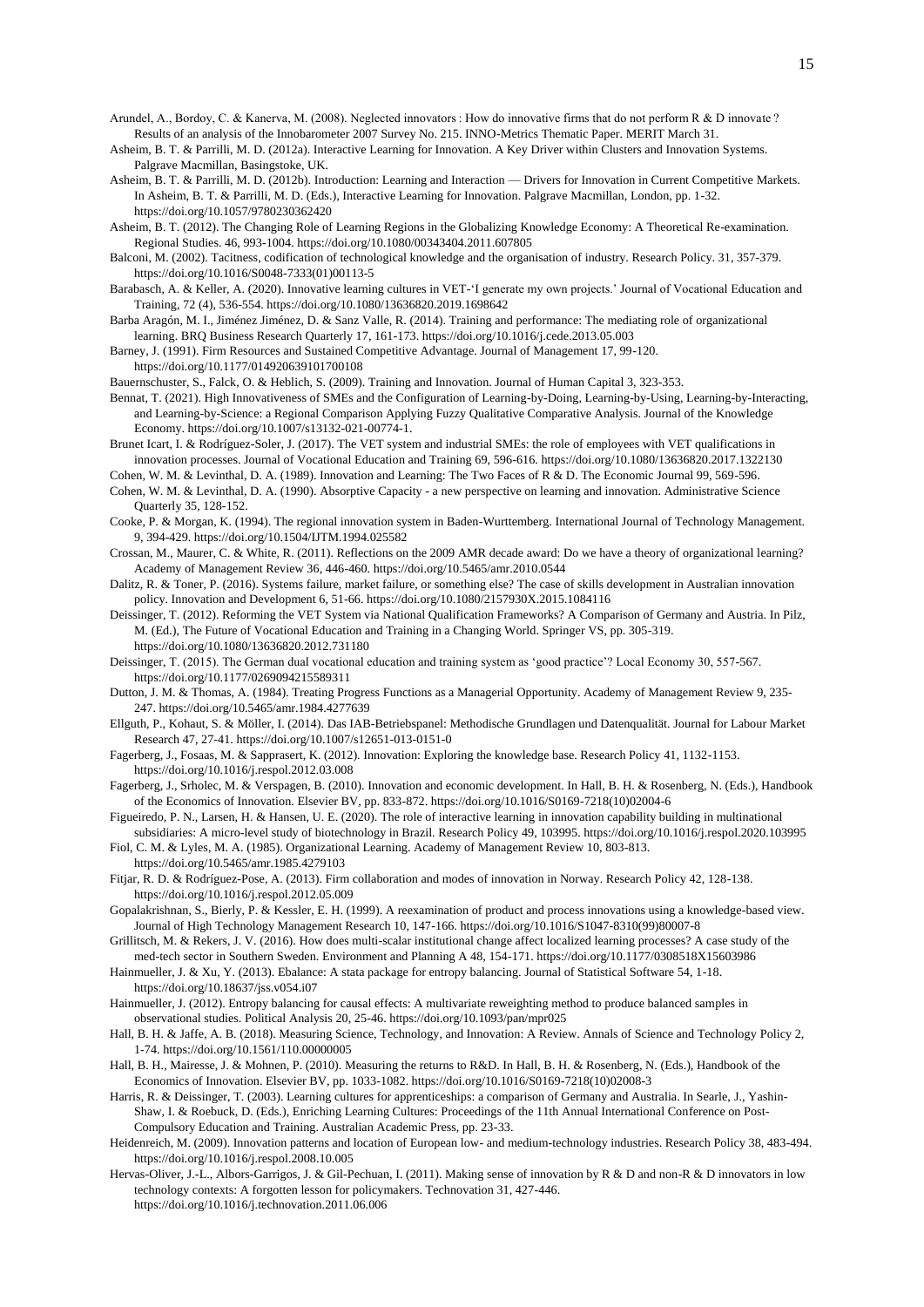- Hervas-Oliver, J.-L., Sempere-Ripoll, F. & Boronat-Moll, C. (2014). Process innovation strategy in SMEs, organizational innovation and performance: a misleading debate? Small Business Economics 43, 873-886. https://doi.org/10.1007/s11187-014-9567-3
- Hewitt-Dundas, N. (2006). Resource and Capability Constraints to Innovation in Small and Large Plants. Small Business Economics. 26, 257-277. https://doi.org/10.1007/s11187-005-2140-3
- Hirsch-Kreinsen, H. (2008). "Low-Tech Innovations." Industry and Innovation 15, 19-43. https://doi.org/10.1080/13662710701850691 Hodge, S. & Smith, R. (2019). Innovation and VET student work placement. Journal of Vocational Education & Training. 71, 519-537. https://doi.org/10.1080/13636820.2018.1535518
- Isaksen, A. & Karlsen, J. (2011). Organisational learning, supportive innovation systems and implications for policy formulation, Journal of the Knowledge Economy 2(4), 453-62.
- Jansen, A., Pfeifer, H., Schönfeld, G. & Wenzelmann, F. (2015). Ausbildung in Deutschland weiterhin investitionsorientiert Ergebnisse der BIBB-Kosten-Nutzen-Erhebung 2012/13. BIBB Report 1/2015, Bonn.
- Jaw, B. S. & Liu, W. (2003). Promoting organizational learning and self-renewal in taiwanese companies: The role of HRM. Human Resource Management 42, 223-241. https://doi.org/10.1002/hrm.10082
- Jensen, M. B., Johnson, B., Lorenz, E. & Lundvall, B. Å. (2007). Forms of knowledge and modes of innovation. Research Policy 36, 680- 693. https://doi.org/10.1016/j.respol.2007.01.006
- Jiménez-Jiménez, D. & Sanz-Valle, R. (2011). Innovation, organizational learning, and performance. Journal of Business Research 64, 408- 417. https://doi.org/10.1016/j.jbusres.2010.09.010
- Kirner, E. & Som, O. (2015). The Economic Relevance, Competitiveness, and Innovation Ability of Non-R&D-Performing and Non-R&D-Intensive Firms: Summary of the Empirical Evidence and Further Outlook. In Som, O. & Kirner, E. (Eds.), Low-Tech Innovation. Competitiveness of the German Manufacturing Sector. Springer, pp. 219-229. https://doi.org/10.1007/978-3-319-09973-6
- Kirner, E., Kinkel, S. & Jaeger, A. (2009). Innovation paths and the innovation performance of low-technology firms-An empirical analysis of German industry. Research Policy 38, 447-458. https://doi.org/10.1016/j.respol.2008.10.011
- Kraiczy, N. D., Hack, A. & Kellermanns, F. W. (2015). CEO innovation orientation and R&D intensity in small and medium-sized firms: the moderating role of firm growth. Journal of Business Economics 85, 851-872. https://doi.org/10.1007/s11573-014-0755-z
- Krueger, D. & Kumar, K. B. (2004). Skill-specific rather than general education: A reason for US-Europe growth differences? Journal of Economic Growth 9, 167-207. https://doi.org/10.1023/B:JOEG.0000031426.09886.bd
- Lay, G. & Som, O. (2015). Policy Implications and Future Challenges. In Som, O. & Kirner, E. (Eds.), Low-Tech Innovation. Competitiveness of the German Manufacturing Sector. Springer, pp. 199-218. https://doi.org/10.1007/978-3-319-09973-6
- Locke, R. M. & Wellhausen, R. L. (2014). Production in the Innovation Economy. MIT Press Cambridge.
- Lund, H. B. & Karlsen, A. (2020). The importance of vocational education institutions in manufacturing regions: adding content to a broad definition of regional innovation systems. Industry and Innovation 27 (6). https://doi.org/10.1080/13662716.2019.1616534
- Lundvall, B. & Johnson, B. (1994). The learning economy. Journal of Industry Studies 1, 23-42.
- https://doi.org/10.1080/13662719400000002
- Lundvall, B.-Å. (1985). Product Innovation and User-Producer Interaction. Aalborg University Press, Aalborg.
- Matthews, R .L., MacCarthy, B. L. & Braziotis, C. (2017). Organisational learning in SMEs: A process improvement perspective. International Journal of Operations and Production Management 37, 970-1006. https://doi.org/10.1108/IJOPM-09-2015-0580
- McGuirk, H., Lenihan, H. & Hart, M. (2015). Measuring the impact of innovative human capital on small firms' propensity to innovate. Research Policy 44, 965-976. https://doi.org/10.1016/j.respol.2014.11.008
- Moilanen, M., Østbye, S. & Woll, K. (2014). Non-R&D SMEs: External knowledge, absorptive capacity and product innovation. Small Business Economics 43, 447-462. https://doi.org/10.1007/s11187-014-9545-9
- Mueller, B. & Schweri, J. (2015). How specific is apprenticeship training? Evidence from inter-firm and occupational mobility after graduation. Oxford Economic Papers 67, 1057-1077. https://doi.org/10.1093/oep/gpv040
- Nonaka, I. (1994). A Dynamic Theory of Organizational Knowledge Creation. Organization Science 5, 14-37.
- https://doi.org/10.1287/orsc.5.1.14
- Nunes, S. & Lopes, R. (2015). Firm Performance, Innovation Modes and Territorial Embeddedness. European Planning Studies 23, 1796- 1826. https://doi.org/10.1080/09654313.2015.1021666
- OECD (2004). Innovation in the Knowledge Economy. OECD Publishing, Paris.
- OECD (2010). SMEs, Entrepreneurship and Innovation. OECD Studies on SMEs and Entrepreneurship. OECD Publishing, Paris.
- OECD, Eurostat (2005). Oslo Manual: Guidelines for Collecting and Interpreting Innovation Data, 3rd Edition, The Measurement of Scientific and Technological Activities. OECD Publishing, Paris. https://doi.org/10.1787/9789264013100-en.
- OECD, Eurostat (2018). Oslo Manual 2018. Guidelines for Collecting, Reporting and Using Data on Innovation, 4th Edition, The Measurement of Scientific, Technological and Innovation Activities. OECD Publishing, Paris/Eurostat, Luxembourg, https://doi.org/10.1787/9789264304604-en.
- Parrilli, M. D., Fitjar, R. D. & Rodríguez-Pose, A. (2016). Business innovation modes: A review from a country perspective. In Parrilli, M. D., Fitjar, R.D. & Rodriguez-Pose, A. (eds.), Innovation Drivers and Regional Innovation Strategies. Routledge, New York.
- Pavitt, K. (1984). Sectoral patterns of technical change: Towards a taxonomy and a theory. Research Policy. 13, 343-373. https://doi.org/10.1016/0048-7333(84)90018-0
- Peters, B. & Rammer, C. (2013). Innovation panel surveys in Germany. In Gault, F. (Ed.), Handbook of Innovation Indicators and Measurement. Edward Elgar Publishing, Cheltenham, pp. 135-177.
- Pilz, M. (2009). Initial vocational training from a company perspective: A comparison of British and German In-house training cultures. Vocations and Learning 2, 57-74. https://doi.org/10.1007/s12186-008-9018-x
- Pittaway, L., Robertson, M., Munir, K., Denyer, D. & Neely, A. (2004). Networking and innovation: A systematic review of the evidence. International Journal of Management Reviews 5-6, 137-168. https://doi.org/10.1111/j.1460-8545.2004.00101.x
- Popper, M. & Lipshitz, R. (2000). Organizational Learning. Mechanisms, Culture, and Feasibility. Management Learning 31, 181-196. https://doi.org/10.1177/1350507600312003
- Porter, M. (1991). The competitive advantage of nations. Macmillan, London.
- Porto Gómez, I., Zabala-Iturriagagoitia, J. M. & Aguirre Larrakoetxea, U. (2018). Old Wine in old Bottles: the Neglected Role of Vocational Training Centres in Innovation. Vocations and Learning 11, 205-221. https://doi.org/10.1007/s12186-017-9187-6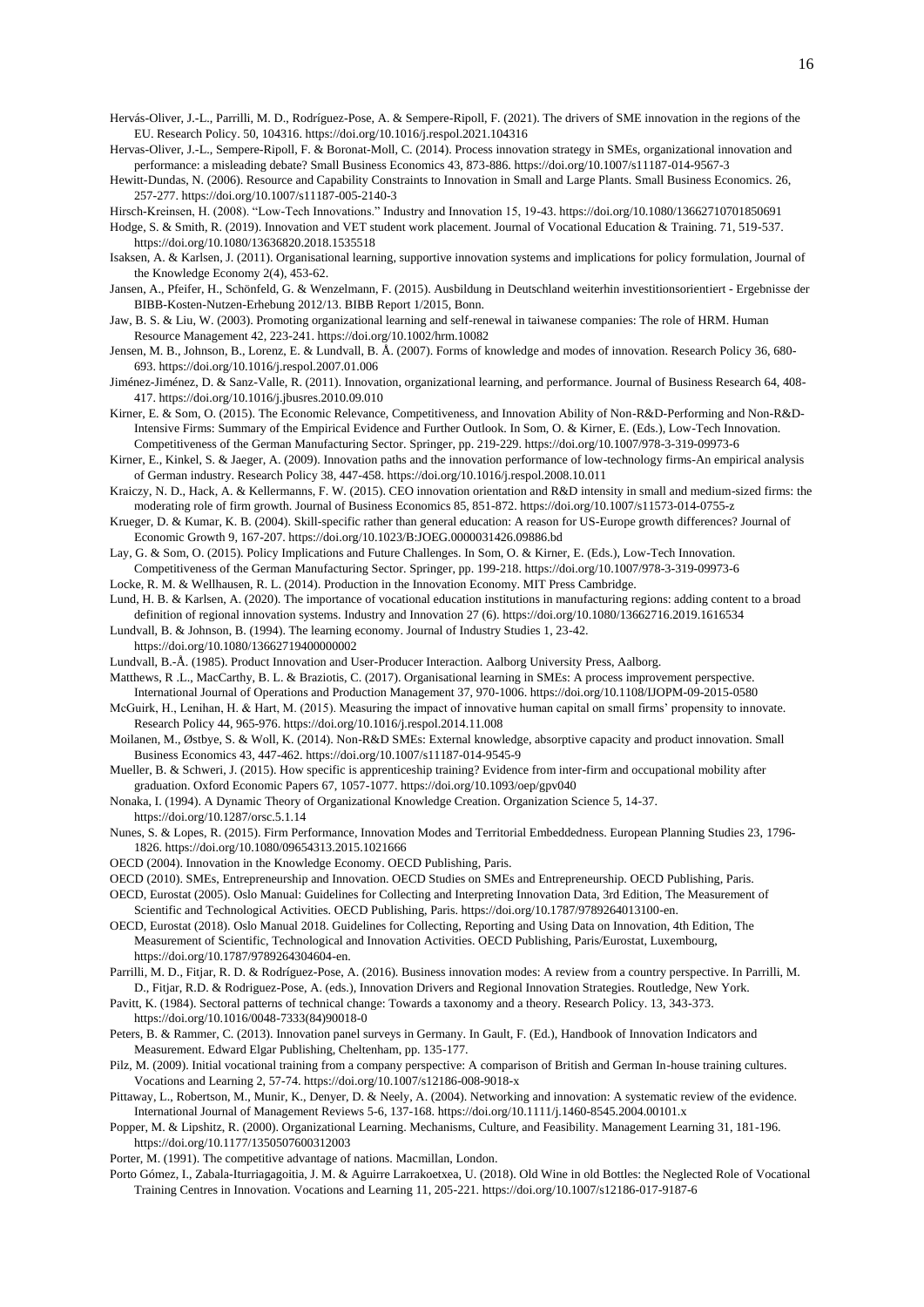Powell, W. W. & Snellman, K. (2004). The Knowledge Economy. Annual Review of Sociology. 30, 199-220. https://doi.org/10.1146/annurev.soc.29.010202.100037

- Proeger, T. (2020). Knowledge Spillovers and Absorptive Capacity—Institutional Evidence from the "German Mittelstand." Journal of the Knowledge Economy 11, 211-238. https://doi.org/10.1007/s13132-018-0539-8
- Rammer, C., Czarnitzki, D. & Spielkamp, A. (2009). Innovation success of non-R&D-performers: Substituting technology by management in SMEs. Small Business Economics 33, 35-58. https://doi.org/10.1007/s11187-009-9185-7
- Rodríguez-Soler, J. & Brunet Icart, I. (2018). Between vocational education and training centres and companies: study of their relations under the regional innovation system approach. Studies in Continuing Education 40, 46-61. https://doi.org/10.1080/0158037X.2017.1343239

Rosenberg, N. (1982). Inside the Black Box: Technology and Economics. Cambridge University Press, New York.

- Rosenfeld, S. (1998). Technical Colleges , Technology Deployment , and Regional Development. Paper presented at OECD conference on Building Competitive Regional Economies: Up-grading Knowledge and Diffusing Technology to Local Firms, Modena, 28-29 May.
- Runst, P. & Thomä, J. (2022). Does personality matter? Small business owners and modes of innovation. Small Bus Econ 58, 2235-2260. https://doi.org/10.1007/s11187-021-00509-1
- Rupietta, C. & Backes-Gellner, U. (2019). How firms' participation in apprenticeship training fosters knowledge diffusion and innovation. Journal of Business Economics 89, 569-597. https://doi.org/10.1007/s11573-018-0924-6
- Rupietta, C., Meuer, J. & Backes-Gellner, U. (2021). How do apprentices moderate the influence of organizational innovation on the technological innovation process? Empirical Research in Vocational Education and Training 13, 1-25. https://doi.org/10.1186/s40461- 020-00107-7
- Santamaría, L., Nieto, M. J. & Barge-Gil, A. (2009). Beyond formal R&D: Taking advantage of other sources of innovation in low- and medium-technology industries. Research Policy 38, 507-517. https://doi.org/10.1016/j.respol.2008.10.004
- Santos-Vijande, M. L., López-Sánchez, J. Á. & Trespalacios, J. A. (2012). How organizational learning affects a firm's flexibility, competitive strategy, and performance. Journal of Business Research 65, 1079-1089. https://doi.org/10.1016/j.jbusres.2011.09.002
- Seeber, S. & Seifried, J. (2019). Challenges and development prospects for vocational education and training in times of changing socioeconomic and technological conditions. Zeitschrift für Erziehungswissenschaft 22, 485-508. https://doi.org/10.1007/s11618-019- 00876-2

Shefer, D. & Frenkel, A. (2005). R&D, firm size and innovation: An empirical analysis. Technovation 25, 25-32. https://doi.org/10.1016/S0166-4972(03)00152-4

- Smith, K. (2005). Measuring Innovation. In Fagerberg, J., Mowery, D. & Nelson, R. (Eds.), The Oxford Handbook of Innovation. Oxford University Press, Oxford, pp. 148-177.
- Som, O. (2012). Innovation without R&D. Heterogeneous Innovation Patterns of Non-R&D-Performing Firms in the German Manufacturing Industry. Springer VS. https://doi.org/10.1007/978-3-8349-3492-5
- Thomä, J. & Bizer, K. (2013). To protect or not to protect? Modes of appropriability in the small enterprise sector. Research Policy, 42 (1), 35-49. https://doi.org/10.1016/j.respol.2012.04.019
- Thomä, J. & Zimmermann, V. (2013). Knowledge protection practices in innovating SMEs. Jahrbücher für Nationalökonomie und Statistik (Journal of Economics and Statistics), 233, 691-717. https://doi.org/10.1515/jbnst-2013-5-609
- Thomä, J. & Zimmermann, V. (2020). Interactive learning The key to innovation in non-R&D-intensive SMEs? A cluster analysis approach. Journal of Small Business Management. 58 (4), 747-776. https://doi.org/10.1080/00472778.2019.1671702

Thomä, J. ( 2017). DUI mode learning and barriers to innovation—A case from Germany. Research Policy 46, 1327-1339. https://doi.org/10.1016/j.respol.2017.06.004

- Thompson, P. (2010). Learning by Doing. In Hall, B. H. & Rosenberg, N. (Eds.), Handbook of the Economics of Innovation. Elsevier BV, pp. 429-476. https://doi.org/10.1016/S0169-7218(10)01010-5
- Toner, P. (2010). Innovation and vocational education. Economic and Labour Relations Review 21, 75-98. https://doi.org/10.1177/103530461002100206
- Trippl, M. (2011). Regional innovation systems and knowledge-sourcing activities in traditional industries-evidence from the Vienna food sector. Environment and Planning A 43, 1599-1616. https://doi.org/10.1068/a4416
- Trott, P. & Simms, C. (2017). An examination of product innovation in low- and medium-technology industries: Cases from the UK packaged foodsector. Research Policy 46, 605-623. https://doi.org/10.1016/j.respol.2017.01.007
- Wieland, C. (2015). Germany's dual vocational-training system: Possibilities for and limitations to transferability. Local Economy 30, 577- 583. https://doi.org/10.1177/0269094215589318
- Wiemann, K. & Pilz, M. (2020). Transfer research as an element of comparative vocational education. An example of factors influencing the transfer of dual training approaches of German companies in China, India and Mexico. In Pilz, M. & Li, J. (Eds.), Comparative Vocational Education Research. Enduring Challenges and New Ways Forward. Springer VS, pp. 199-220. https://doi.org/10.1007/978- 3-658-29924-8
- Wolter, S. C. & Ryan, P. (2011). Apprenticeship. In Hanushek, E. A., Machin, S. & Woessmann, L. (Eds.), Handbook of the Economics of Education. Elsevier, Vol. 3, pp. 521-576. https://doi.org/10.1016/B978-0-444-53429-3.00011-9
- Wood, S. (1999). Getting the measure of the transformed high-performance organization. British Journal of Industrial Relations 37, 391-417. https://doi.org/10.1111/1467-8543.00134
- Zahra, S. A. (2012). Organizational learning and entrepreneurship in family firms: Exploring the moderating effect of ownership and cohesion. Small Business Economics 38, 51-65. https://doi.org/10.1007/s11187-010-9266-7
- Zhao, Q. & Percival, D. (2017). Entropy Balancing is Doubly Robust. Journal of Causal Inference 5, 1-23. https://doi.org/10.1515/jci-2016- 0010
- Zhao, Z. (2004). Using Matching To Estimate Treatment Effects: Data Requirements, Matching Metrics, and Monte Carlo Evidence, The Review of Economics and Statistics 86 (1), 91-107. https://doi.org/10.1162/003465304323023705